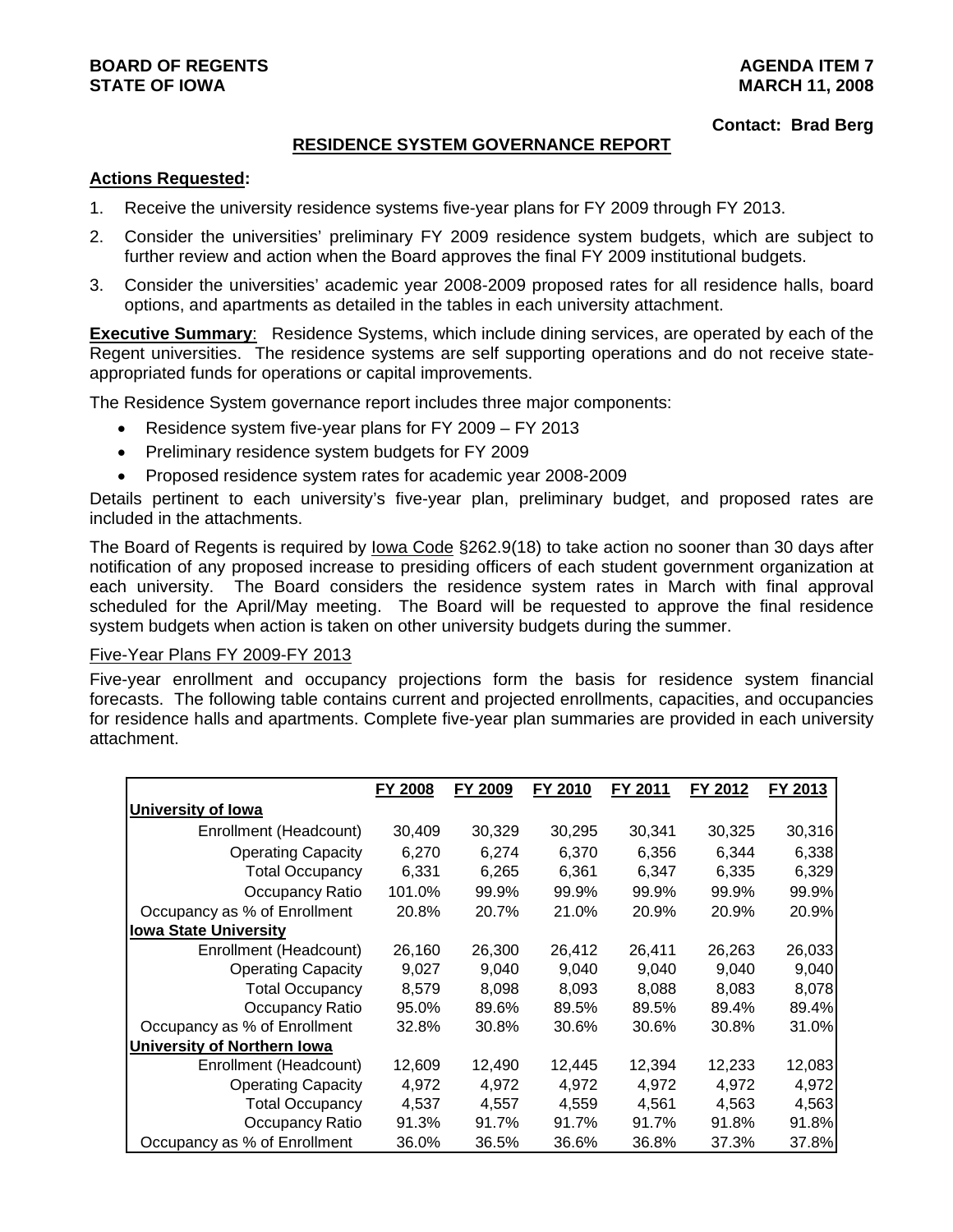## Preliminary FY 2009 Residence System Budget Summary

The FY 2009 preliminary budgets project smaller percentage increases in revenues than operational expenditures at all three universities when compared to the FY 2008 revised estimates.

|                                    | (1)                 | (2)                 | (3)              | (4)               | (5)       |
|------------------------------------|---------------------|---------------------|------------------|-------------------|-----------|
|                                    | <b>Current Year</b> | <b>Current Year</b> | <b>Next Year</b> |                   |           |
|                                    | Approved            | Revised             | Preliminary      |                   |           |
|                                    | <b>Budget</b>       | <b>Estimates</b>    | <b>Budget</b>    | \$ Change         | % Change  |
|                                    | FY 2008             | FY 2008             | FY 2009          | $(3) - (2)$       | (4) / (2) |
| <b>SUI</b>                         |                     |                     |                  |                   |           |
| Gross Revenue                      | \$<br>44,386,064    | \$<br>45,649,326    | \$<br>47,528,950 | \$<br>1,879,624   | 4.1%      |
| <b>Expenditures for Operations</b> | \$<br>31,556,261    | \$<br>31,728,792    | \$<br>34,295,755 | \$<br>2,566,963   | 8.1%      |
| Debt Service & Mand Transfers      | \$<br>5,568,395     | \$<br>5,568,395     | \$<br>5,577,426  | \$<br>9,031       | 0.2%      |
| Net Revenue                        | \$<br>7,261,408     | \$<br>8,352,139     | \$<br>7,655,769  | \$<br>(696, 370)  | $-8.3%$   |
| Net Rev as % of Gross Rev          | 16.4%               | 18.3%               | 16.1%            |                   |           |
| FTE Employees                      | 377                 | 359                 | 373              |                   |           |
| <b>ISU</b>                         |                     |                     |                  |                   |           |
| <b>Gross Revenue</b>               | \$<br>63,338,095    | \$<br>65,102,985    | \$<br>66,792,205 | \$<br>1,689,220   | 2.6%      |
| <b>Expenditures for Operations</b> | \$<br>47,346,301    | \$<br>46,144,011    | \$<br>50,190,988 | \$<br>4,046,977   | 8.8%      |
| Debt Service & Mand Transfers      | \$<br>10,435,444    | \$<br>10,828,888    | \$<br>11,442,527 | \$<br>613,639     | 5.7%      |
| Net Revenue                        | \$<br>5,556,350     | \$<br>8,130,086     | \$<br>5,158,690  | \$<br>(2,971,396) | $-36.5%$  |
| Net Rev as % of Gross Rev          | 8.8%                | 12.5%               | 7.7%             |                   |           |
| <b>FTE Employees</b>               | 559                 | 573                 | 594              |                   |           |
| <b>UNI</b>                         |                     |                     |                  |                   |           |
| <b>Gross Revenue</b>               | \$<br>31,039,399    | \$<br>32,055,567    | \$<br>34,018,087 | \$<br>1,962,520   | 6.1%      |
| <b>Expenditures for Operations</b> | \$<br>25,067,262    | \$<br>24,789,238    | \$<br>26,455,070 | \$<br>1,665,832   | 6.7%      |
| Debt Service & Mand Transfers      | \$<br>3,620,449     | \$<br>3,620,449     | \$<br>3,615,136  | \$<br>(5, 313)    | $-0.1%$   |
| Net Revenue                        | \$<br>2,351,688     | \$<br>3,645,880     | \$<br>3,947,881  | \$<br>302,001     | 8.3%      |
| Net Rev as % of Gross Rev          | 7.6%                | 11.4%               | 11.6%            |                   |           |
| <b>FTE Employees</b>               | 391                 | 391                 | 393              |                   |           |

The three Regent Residence Systems currently employ an estimated 1,323 FTE employees of which approximately 38% are students.

## Proposed Rates for Academic Year 2008-2009

The Board has historically used the double occupancy room rate with full board as a measure to compare historical room and board rates among the universities. The universities offer many room and board options.

| Double Occupancy Rooms with Full Board |         |          |  |  |  |  |  |  |  |
|----------------------------------------|---------|----------|--|--|--|--|--|--|--|
|                                        |         | Proposed |  |  |  |  |  |  |  |
|                                        | FY 2008 | FY 2009  |  |  |  |  |  |  |  |
| University of Iowa                     | \$6,685 | \$7,079  |  |  |  |  |  |  |  |
| Iowa State University                  | \$6,645 | \$6,884  |  |  |  |  |  |  |  |
| University of Northern Iowa            | \$6,268 | \$6,790  |  |  |  |  |  |  |  |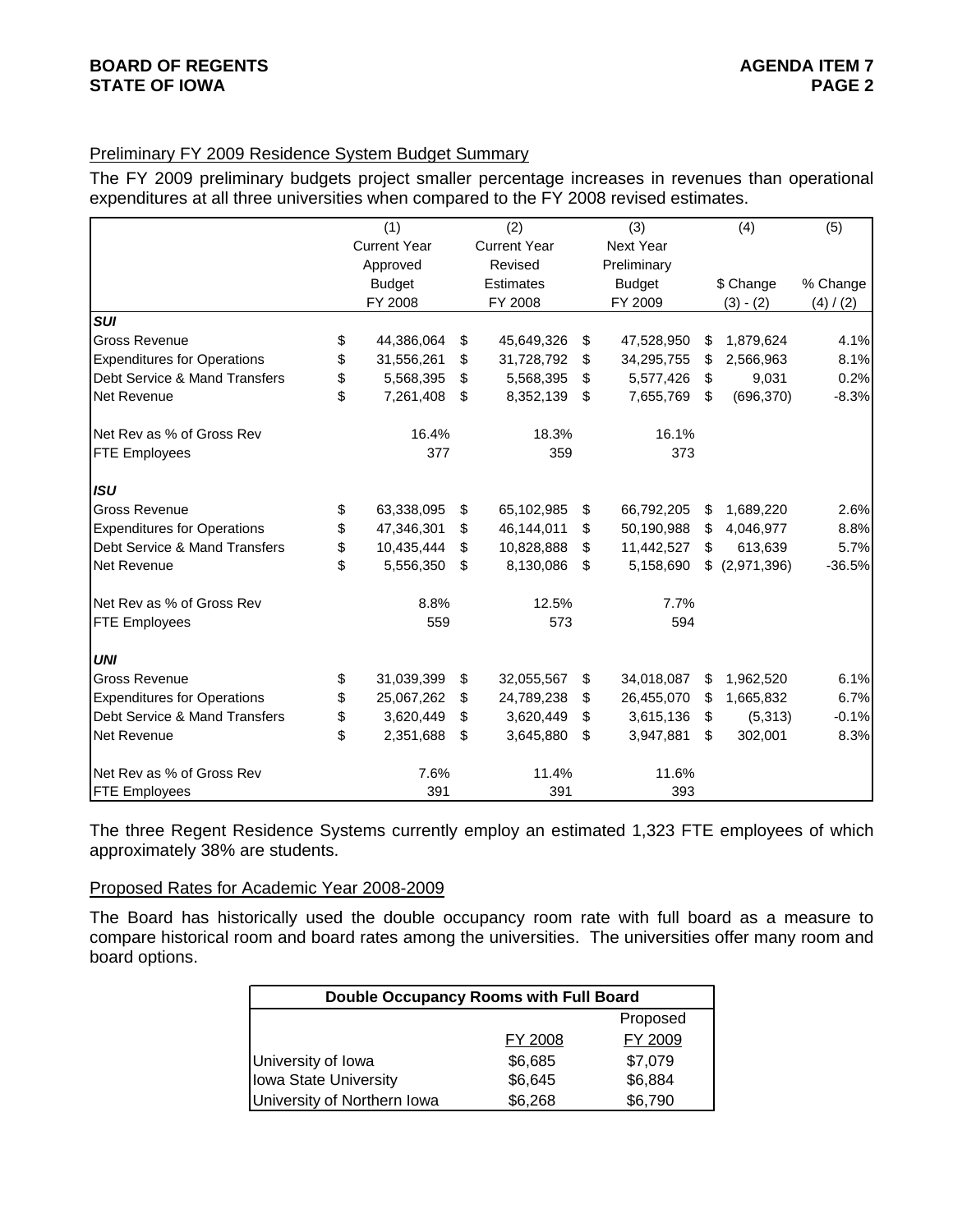## **BOARD OF REGENTS AGENTS** AGENDA ITEM 7 **STATE OF IOWA** PAGE 3

A resident undergraduate student's combined FY 2009 tuition and fees in a double occupancy room with full board averages \$13,337 at the three Regent universities.

|                             | <b>Combined Tuition and Fees, Double Occupancy with Full Board</b> |                |          |          |             |  |  |  |  |  |  |  |
|-----------------------------|--------------------------------------------------------------------|----------------|----------|----------|-------------|--|--|--|--|--|--|--|
|                             |                                                                    | Proposed       |          |          |             |  |  |  |  |  |  |  |
|                             | FY 2009                                                            | FY 2009        | FY2009   | FY 2008  | Incremental |  |  |  |  |  |  |  |
|                             | Tuition, Fees                                                      | Room and Board | Total    | Total    | <u>Cost</u> |  |  |  |  |  |  |  |
| University of Iowa          | \$6.524                                                            | \$7.079        | \$13,603 | \$12,958 | \$645       |  |  |  |  |  |  |  |
| Iowa State University       | \$6,360                                                            | \$6,884        | \$13,244 | \$12,806 | \$438       |  |  |  |  |  |  |  |
| University of Northern Iowa | \$6,376                                                            | \$6,790        | \$13,166 | \$12,458 | \$708       |  |  |  |  |  |  |  |

The Regent universities continue to offer a number of board plans which provide greater flexibility for the students. The specific board rates for each institution are detailed in the attachments.

SUI and ISU have presented the proposed residence system rates to representatives of their student populations. SUI's student residence hall group unanimously supported the proposed rate increase. ISU's student housing councils approved the proposed rate increases at their recent respective meetings. UNI's room and board rate proposals are scheduled to be presented to the Residence Hall Leadership Council on March 5<sup>th</sup>.

## Improvement Fund Transfers

Voluntary reserves are comprised of the revenue, operations and maintenance, improvement, and surplus funds. The voluntary reserves of the residence systems are essential to provide working capital and security to bondholders should there be unanticipated events which would adversely affect occupancy levels or net revenues. Voluntary reserves are used to pay for capital expenditures and to provide cash flow for fixed expenses during the summer months.

The three universities will be requesting approval of transfers to the improvement funds from the surplus funds at the April/May Board meeting. The Regent universities currently project to request transfers of the following amounts:

- University of Iowa \$11,311,632
- Iowa State University \$ 6,800,000
- University of Northern Iowa \$ 3,200,000

## Sustainability and Energy Conservation

The Residence Systems are committed to conserving energy and have implemented many programs to promote sustainability and energy conservation that are part of the initiatives of the universities. Sustainability programs in the Residence Systems include: fluorescent lighting, food and waste recycling programs, motion and/or timing sensors for lights, digital control systems for heating/cooling, window replacement, waste awareness and energy conservation education programs for students, water conservation measures, Energy Star rated appliance purchases, and local organic food purchasing programs.

## Fire/Life Safety

The Residence Systems at the Regent universities are committed to providing safe and compliant facilities for students, staff, and guests. The universities have worked in conjunction with local fire safety officials, State Fire Marshal's Office, University public safety offices, and internal health and safety units to train students and staff, establish policies, perform fire drills, and update, implement and maintain fire safety best practices. All of these entities contribute to and play a significant role in the success and implementation of fire safety related programs.

Specific fire safety information for each university is contained in the attachments.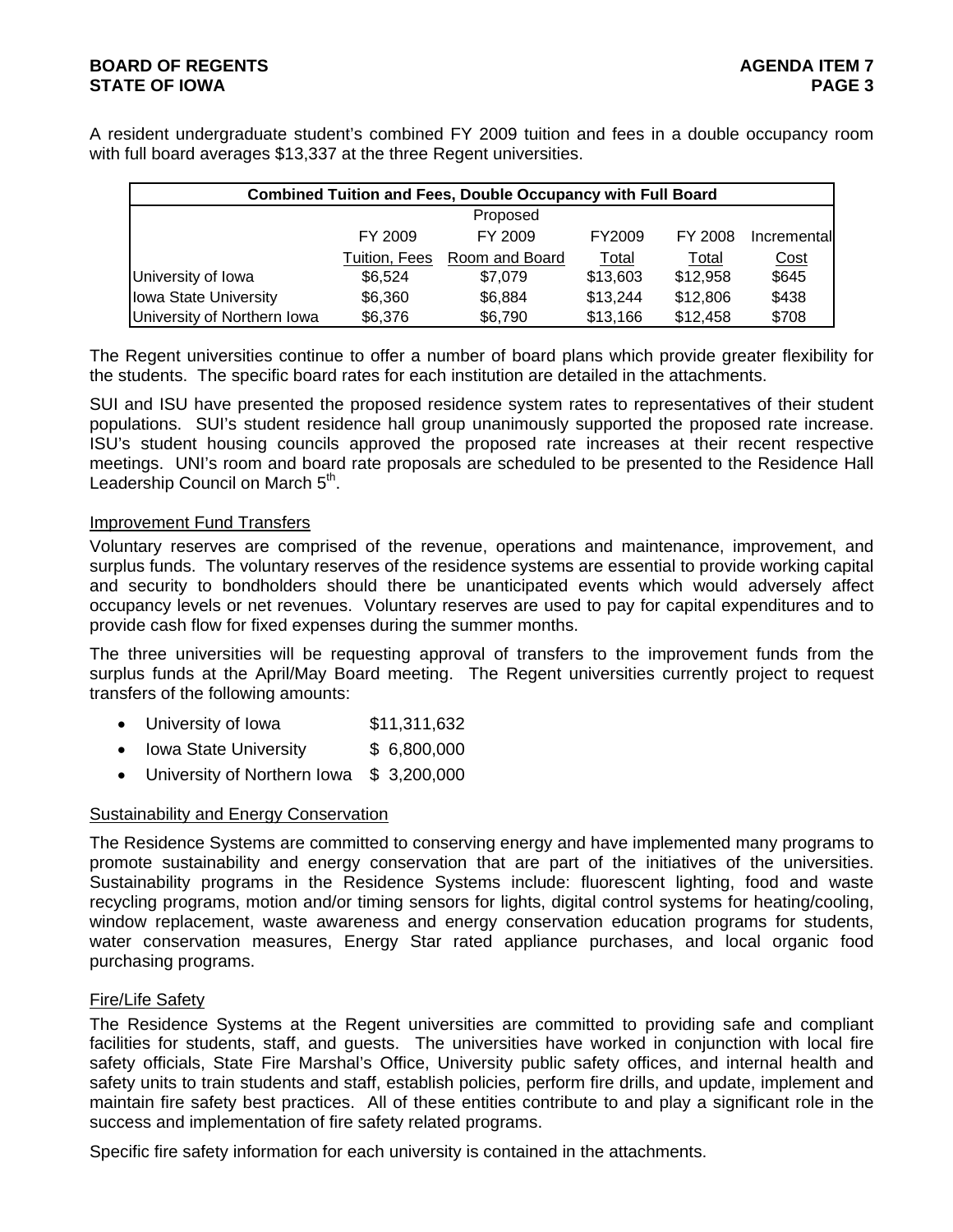## **Collaboration**

Residence System's personnel from the three Regent universities routinely collaborate to maximize operating efficiencies and keep expenses at a minimum while continuing to serve the needs of the students. Collaborative efforts include the identification of potential vendors/contractors, routine sharing of operational issues, contract sharing, and site visits. They also attend professional seminars/conferences pertaining to student housing and food services hosted by national organizations. SUI and ISU personnel also attend similar meetings hosted by the Big Ten and Big Twelve conferences. Beginning this fall, all three universities plan to use Educational Benchmarking, Inc. to assess the effectiveness of their housing programs and identify areas of strength and those that need improvement.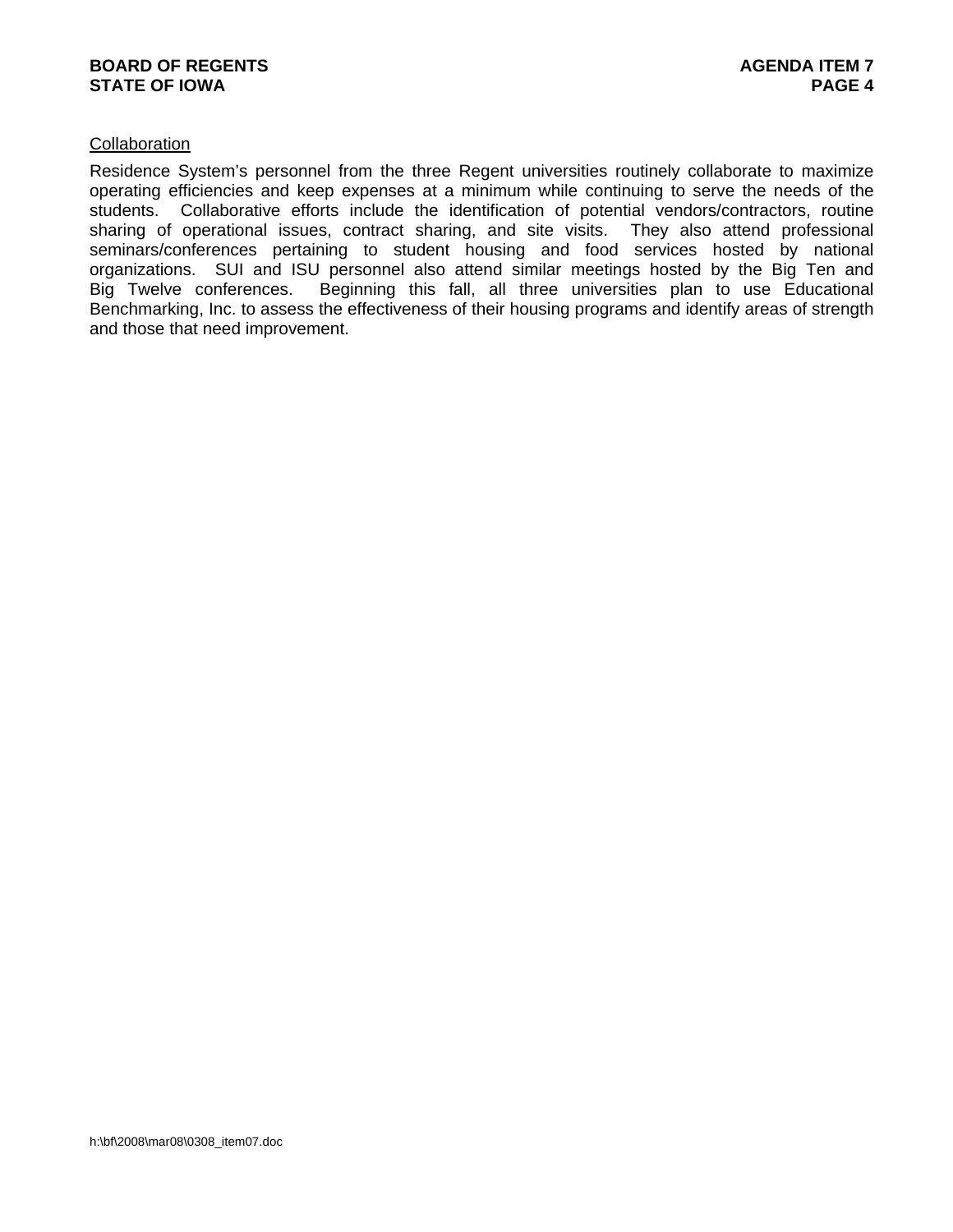## **UNIVERSITY OF IOWA UNIVERSITY HOUSING**

- Based on current projections of entering first-year students for Fall 2008, demand for residence hall space will continue to exceed the current operating capacity. Residence hall occupancy is projected to be at or exceed capacity through FY 2013; the occupancy ratio for apartment housing is projected to be 98.7%.
- For Fall 2007, 684 of 693 apartments were occupied as of September 7th, a 98.7% occupancy ratio. Although families and students with dependent children are given priority for apartments, single students with no dependent children occupied 58.0% of the rented apartments for Fall 2007. SUI has committed financial resources to keep the apartments safe, secure, and functional for its tenants, but has not invested significant amounts of capital to renovate the existing structures.
- Spending from reserves will continue to increase over the next five years to keep up with necessary repairs and replacements, and fund the projects included in the Department's master plan, which currently includes restroom renovations, fire protection upgrades, and the Burge Hall Addition project. Expenditures for capital renewals from voluntary reserves are projected to be \$43.9 million over the next five years. No new bonding is forecasted at this time.
- Voluntary reserve balances at June 30, 2008, are projected to be \$12.3 million, decline to \$7.3 million in FY 2011, and then return to approximately \$9.5 million by the end of FY 2013.
- A five-level addition to Burge Hall, which creates 100 new student beds, consolidates University Housing administrative offices, and provides increased space for Student Disabilities Services, is under construction. The \$9 million Board approved budget for the project is being funded by improvement funds.
- Fire suppression for Slater Hall, the final high-rise to be sprinkled, is underway and scheduled to be completed in the summer of 2008. Installation of fire suppression for the remaining "low-rise" buildings remains a key priority for the Department.
- Energy conservation continues to be a priority for the residence system. The Department is committed to conserving energy by investing in projects that have an effective payback period. Specific energy conservation projects are included in the Department's capital plan and the planning process includes energy efficiency methodologies.
- University Housing has reserved up to 20 beds on one floor of Stanley Hall for the 2008-09 academic year for the REACH (Realizing Educational and Career Hopes) Program. The Program seeks to create a living-learning experience where young adults with multiple learning and cognitive disabilities are empowered with the skills necessary to be independent. The Board received a status report on the REACH Program at the February 2008 meeting.
- The preliminary budget for FY09 projects net revenues, before debt service and mandatory transfers, to be \$13.2 million.
- The proposed FY 2009 rate for the traditional double room with full board of \$7,079 represents a 5.9% increase when compared to FY 2008 rates. The base room rates include 200 Hawkeye Dollars available for use in campus convenience stores and retail outlets. The proposed FY 2009 increase in rates for University Apartments range from 3.7% to 4.1%.
- The five-year plan will require rate increases in excess of the inflationary operating cost increases to fund the planned increases in capital expenditures and to maintain voluntary reserves at an adequate level.
- The outstanding bond principal was \$57.2 million as of June 30, 2007.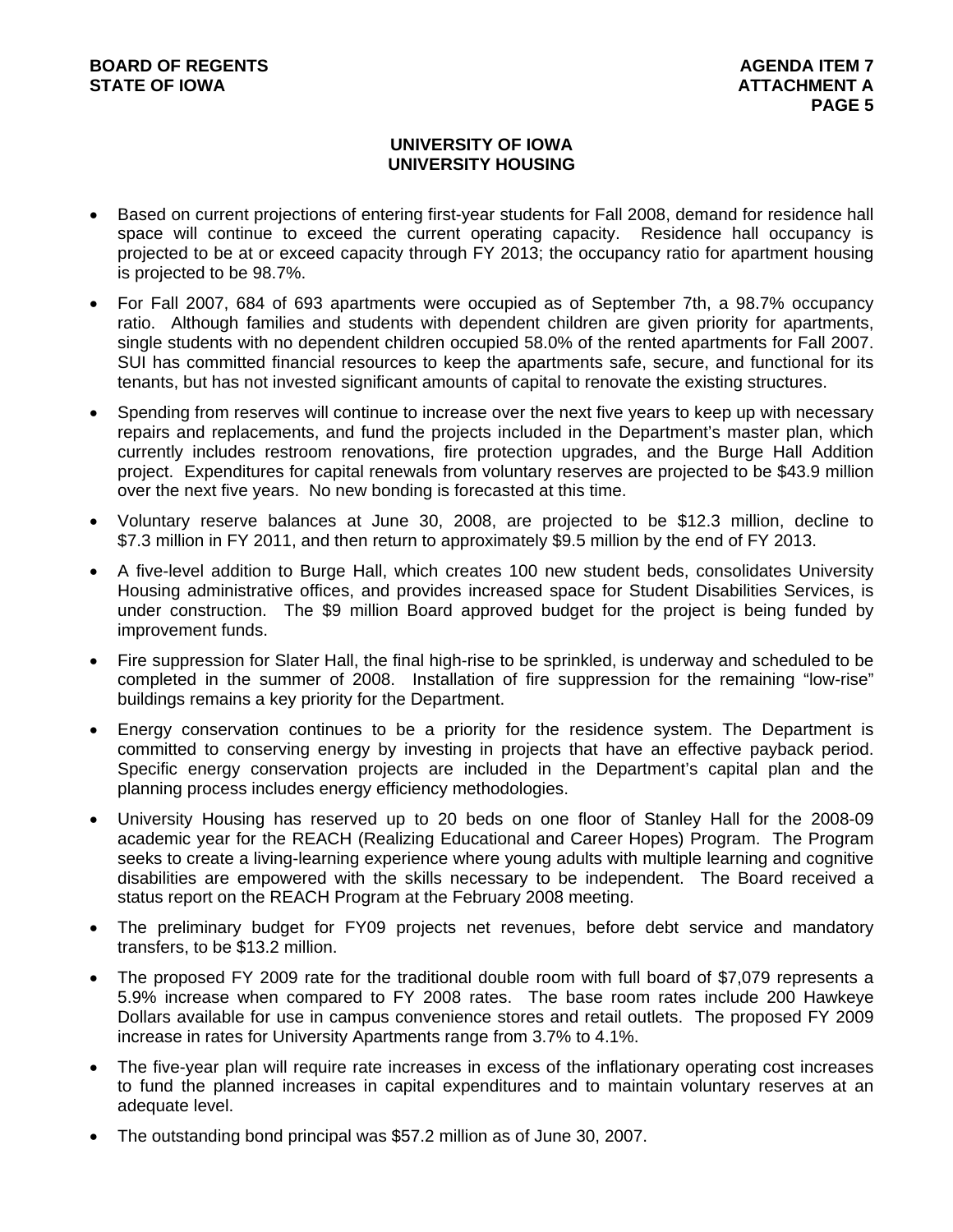## **BOARD OF REGENTS**<br> **BOARD OF REGENTS**<br> **STATE OF IOWA**<br> **ATTACHMENT A**

#### **University Housing (Dollars in Thousands) University of Iowa's Five Year Plan Summary**

|                                                  | Actual       |            | Estimated   |     | Proposed |      |        |            | <b>Constant Dollars</b> |              |     |        |
|--------------------------------------------------|--------------|------------|-------------|-----|----------|------|--------|------------|-------------------------|--------------|-----|--------|
|                                                  | FY 07        |            | FY 08       |     | FY 09    |      | FY 10  |            | FY 11                   | FY 12        |     | FY 13  |
| <b>1 - ENROLLMENT &amp; OCCUPANCY</b>            |              |            |             |     |          |      |        |            |                         |              |     |        |
| (a) Fall Enrollment Head Count                   | 29,979       |            | 30,409      |     | 30,329   |      | 30,295 |            | 30,341                  | 30,325       |     | 30,316 |
| Residence Hall Housing                           |              |            |             |     |          |      |        |            |                         |              |     |        |
| (b) Current Operating Capacity (# of beds)       | 5,604        |            | 5,577       |     | 5,583    |      | 5,679  |            | 5,665                   | 5,653        |     | 5,647  |
| (c) Occupancy (permanent beds)                   | 5,671        |            | 5,647       |     | 5,583    |      | 5,679  |            | 5,665                   | 5,653        |     | 5,647  |
| (d) Occupancy Ratio                              | 101.2%       |            | 101.3%      |     | 100.0%   |      | 100.0% |            | 100.0%                  | 100.0%       |     | 100.0% |
| <b>Apartment Housing</b>                         |              |            |             |     |          |      |        |            |                         |              |     |        |
| (e) Current Operating Capacity (Units)           | 694          |            | 693         |     | 691      |      | 691    |            | 691                     | 691          |     | 691    |
| (f) Units Occupied                               | 680          |            | 684         |     | 682      |      | 682    |            | 682                     | 682          |     | 682    |
| (g) Occupancy Ratio                              | 98.0%        |            | 98.7%       |     | 98.7%    |      | 98.7%  |            | 98.7%                   | 98.7%        |     | 98.7%  |
| <b>2 - CAPITAL IMPROVEMENTS &amp; REPAIRS</b>    |              |            |             |     |          |      |        |            |                         |              |     |        |
| (a) Improvements from Bond Proceeds              | \$           | \$         |             | \$  |          | \$   |        | \$         |                         | \$           | \$  |        |
| (b) Improvements from Voluntary Reserves         | 7,175        |            | 9,284       |     | 11,954   |      | 8,332  |            | 9,398                   | 7,044        |     | 7,220  |
| (c) Repairs from Current Revenues                | 3,881        |            | 4,045       |     | 4,609    |      | 4,635  |            | 4,635                   | 4,635        |     | 4,635  |
| (d) Gross Square Feet Maintained (000's)         | 2,239        |            | 2,239       |     | 2,239    |      | 2,284  |            | 2,284                   | 2,284        |     | 2,284  |
| <b>3 - OPERATING REVENUES &amp; EXPENDITURES</b> |              |            |             |     |          |      |        |            |                         |              |     |        |
| (a) Total Revenues                               | \$<br>43,940 | \$         | 45,649      | -\$ | 47,529   | -\$  | 49,794 | \$         | 51,141                  | \$<br>52,515 | -\$ | 54,071 |
| (b) Less Expenditures (Excluding Univ O.H.)      | 30,438       |            | 31,729      |     | 34,296   |      | 35,889 |            | 37,314                  | 38,798       |     | 40,345 |
| (c) Net Operating Revenues                       | 13,502       |            | 13,920      |     | 13,233   |      | 13,905 |            | 13,827                  | 13,717       |     | 13,726 |
| (d) Less Mandatory Transfers                     | 600          |            | 600         |     | 600      |      | 600    |            | 600                     | 600          |     | 600    |
| (e) Less Debt Service                            | 5,998        |            | 4,968       |     | 4,977    |      | 5,003  |            | 5,025                   | 5,040        |     | 5,048  |
| (f) Net to Voluntary Reserves                    | \$<br>6,904  | $\sqrt{3}$ | 8,352 \$    |     | 7,656    | \$   | 8,302  | $\sqrt{3}$ | 8,202 \$                | 8,077        | \$  | 8,078  |
| 4 - VOLUNTARY (UNRESTRICTED) RESERVES            |              |            |             |     |          |      |        |            |                         |              |     |        |
| (a) Beginning Balance                            | \$<br>12,038 | -\$        | 13,104      | \$  | 12,333   | - \$ | 8,191  | \$         | 8,315 \$                | 7,273        | -\$ | 8,460  |
| (b) Add Mandatory Transfers from (3d)            | 600          |            | 600         |     | 600      |      | 600    |            | 600                     | 600          |     | 600    |
| (c) Add Net to Voluntary Reserves from (3f)      | 6,904        |            | 8,352       |     | 7,656    |      | 8,302  |            | 8,202                   | 8,077        |     | 8,078  |
| (d) Less Improvements (2b) & Other Costs         | 6,438        |            | 9,723       |     | 12,398   |      | 8,778  |            | 9,844                   | 7,490        |     | 7,666  |
| (e) Year-End Balance                             | \$<br>13,104 | - \$       | $12,333$ \$ |     | 8,191 \$ |      | 8,315  | - \$       | $7,273$ \$              | 8,460        | -\$ | 9,472  |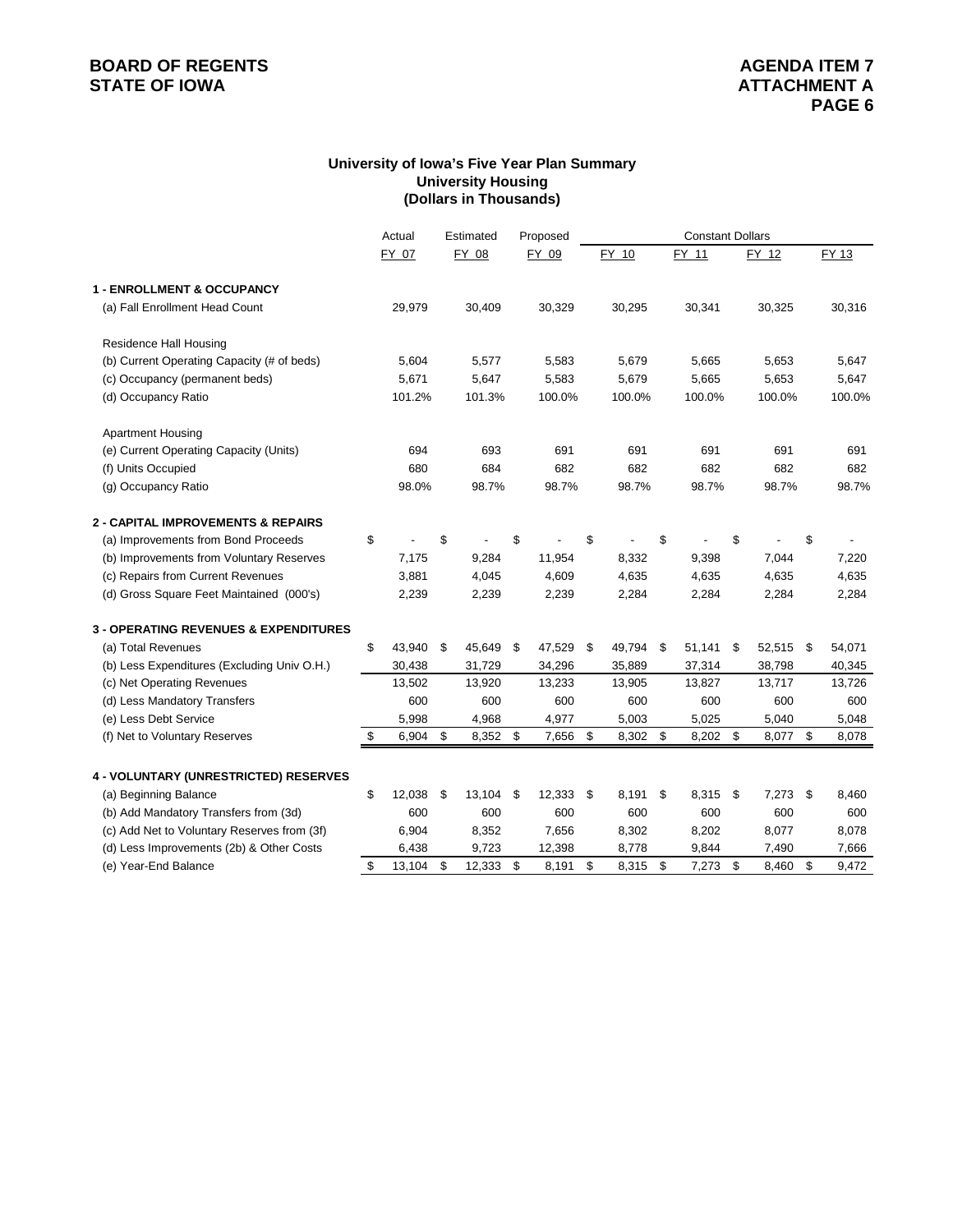## **University of Iowa Residence System Preliminary Budget 2008-09**

|                                             | <b>Actual</b>       | Approved<br><b>Budget</b> | <b>Revised</b><br><b>Estimate</b> | Proposed<br><b>Budget</b> |
|---------------------------------------------|---------------------|---------------------------|-----------------------------------|---------------------------|
|                                             | 2006-07             | 2007-08                   | 2007-08                           | 2008-09                   |
| <b>OPERATIONS</b>                           |                     |                           |                                   |                           |
| Revenues                                    | \$<br>43,961,069    | \$<br>44,386,064          | \$<br>45,649,326                  | \$<br>47,528,950          |
| <b>Expenditures for Operations</b>          | 30,438,174          | 31,556,261                | 31,728,792                        | 34,295,755                |
| <b>Net Revenues</b>                         | 13,522,895          | 12,829,803                | 13,920,534                        | 13,233,195                |
| % of Revenues                               | 30.8%               | 28.9%                     | 30.5%                             | 27.8%                     |
| Debt Service (due July 1)                   | 5,998,195           | 4,968,395                 | 4,968,395                         | 4,977,426                 |
| <b>Mandatory Transfers</b>                  | 600,000             | 600,000                   | 600,000                           | 600,000                   |
| Net After Debt Service &Mandatory Transfers | \$<br>6,924,700     | \$<br>7,261,408           | \$<br>8,352,139                   | \$<br>7,655,769           |
| % of Revenues                               | 15.8%               | 16.4%                     | 18.3%                             | 16.1%                     |
| Debt Service Coverage Ratio                 | 225%                | 258%                      | 280%                              | 266%                      |
| University Overhead Payment From Surplus    | \$<br>430,572 \$    | 438,552 \$                | 438,552 \$                        | 443,576                   |
| Overhead as % of Expenditures               | 1.4%                | 1.4%                      | 1.4%                              | 1.3%                      |
| <b>FUND BALANCES (June 30)</b>              |                     |                           |                                   |                           |
| Revenue Fund                                | \$                  | \$                        | \$                                | \$                        |
| Operation & Maintenance Fund                | 1,000,000           | 1,000,000                 | 1,000,000                         | 1,000,000                 |
| Improvement Fund                            | 8,262,097           | 10,126,000                | 10,889,626                        | 6,745,222                 |
| Surplus Fund                                | 3,841,621           | 1,113,929                 | 443,576                           | 446,443                   |
| Subtotal--Voluntary Reserves                | 13,103,718          | 12,239,929                | 12,333,202                        | 8,191,665                 |
| Sinking Fund                                |                     |                           |                                   |                           |
| <b>Bond Reserve Fund</b>                    | 5,180,855           | 5,180,855                 | 5,180,855                         | 5,180,855                 |
| <b>Bond Construction Fund</b>               |                     |                           |                                   |                           |
| Subtotal--Mandatory Reserves                | 5,180,855           | 5,180,855                 | 5,180,855                         | 5,180,855                 |
| <b>Total Fund Balances (June 30)</b>        | \$<br>18,284,573    | \$<br>17,420,784          | \$<br>17,514,057                  | \$<br>13,372,520          |
| <b>REVENUES AND EXPENDITURES DETAIL</b>     |                     |                           |                                   |                           |
| <b>Revenues</b>                             |                     |                           |                                   |                           |
| Contracts                                   | \$<br>39,493,143 \$ | 39,942,150 \$             | 40,853,710 \$                     | 42,769,112                |
| Interest                                    | 1,143,040           | 992,419                   | 1,042,289                         | 1,013,395                 |
| Other Income                                | 3,324,886           | 3,451,495                 | 3,753,327                         | 3,746,443                 |
| <b>Total Revenues</b>                       | \$<br>43,961,069    | \$<br>44,386,064          | \$<br>45,649,326                  | \$<br>47,528,950          |
| <b>Expenditures for Operations</b>          |                     |                           |                                   |                           |
| Salaries, Wages & Benefits                  | \$<br>11,563,721 \$ | 12,706,762 \$             | 12,198,198 \$                     | 13,695,339                |
| Cost of Food or Goods Sold                  | 3,886,650           | 4,050,065                 | 4,341,506                         | 4,542,254                 |
| <b>Other Operating Expense</b>              | 6,244,660           | 5,534,895                 | 6,011,611                         | 6,189,300                 |
| <b>Utilities</b>                            | 4,862,595           | 5,243,497                 | 5,132,374                         | 5,466,702                 |
| Repairs & Maintenance                       | 3,880,548           | 4,021,042                 | 4,045,103                         | 4,402,160                 |
| <b>Total Expenditures</b>                   | \$<br>30,438,174    | \$<br>31,556,261          | \$<br>31,728,792                  | \$<br>34,295,755          |
| <b>Estimated FTE</b>                        | 346                 | 377                       | 359                               | 373                       |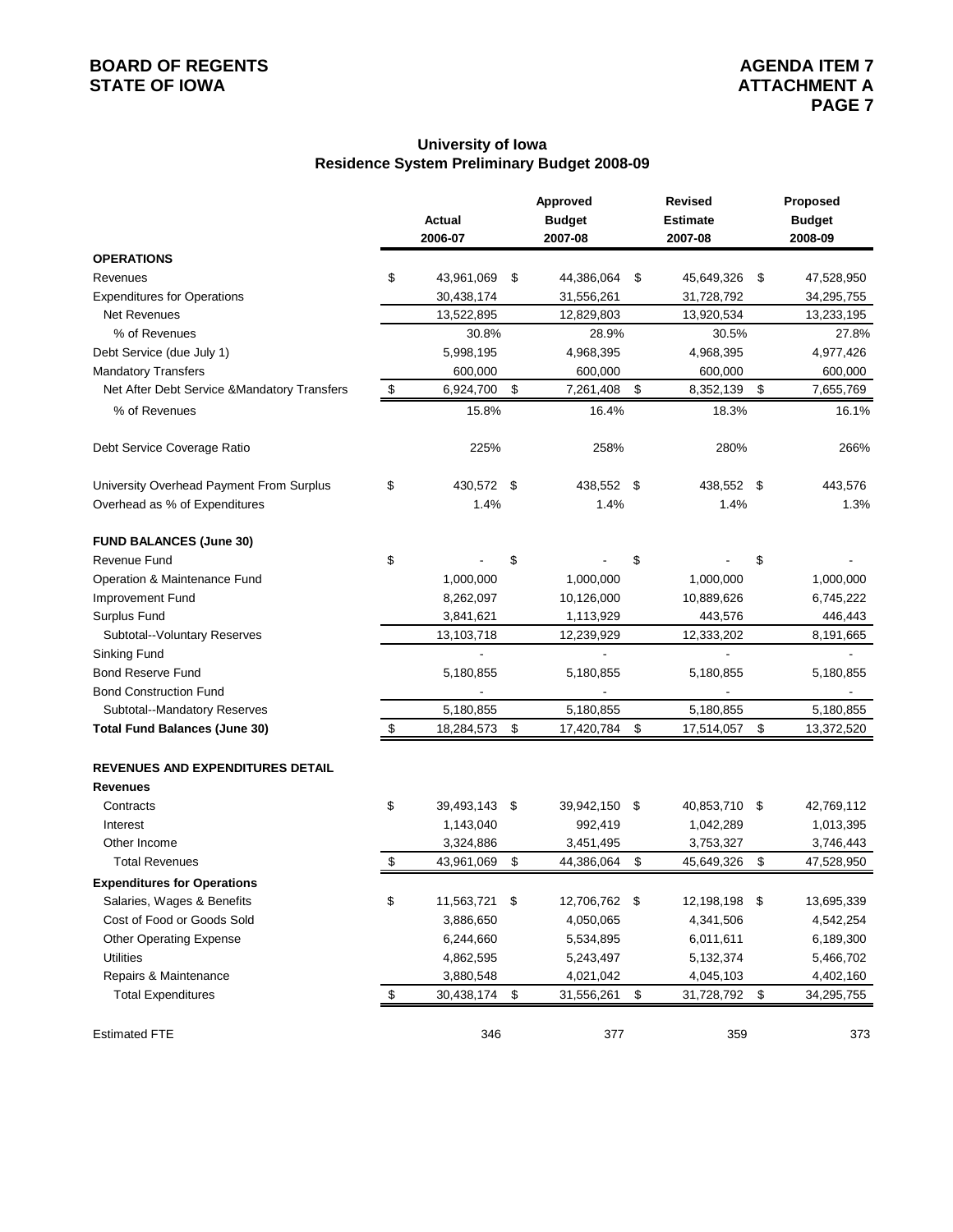#### **The University of Iowa Residence System Rates--Proposed Rate Schedule for 2008-09**

|                                                                      | <b>Current</b> | <b>Proposed</b> |               | <b>Proposed</b>      |
|----------------------------------------------------------------------|----------------|-----------------|---------------|----------------------|
|                                                                      | $(2007-08)$    | $(2008-09)$     |               | <b>Rate Increase</b> |
|                                                                      | <b>Rates</b>   | <b>Rates</b>    | <b>Amount</b> | Percent              |
| Residence Halls Academic Year 2008-09                                |                |                 |               |                      |
| Basic Room Rates (per person) **                                     |                |                 |               |                      |
| Single                                                               | \$5,271        | \$5,593         | \$322         | 6.1%                 |
| Double                                                               | 4,325          | 4,589           | 264           | 6.1%                 |
| Triple                                                               | 3,739          | 3,967           | 228           | 6.1%                 |
| Multiple                                                             | 3,305          | 3,507           | 202           | 6.1%                 |
| ** All room rates include \$200 Hawkeye Dollars (\$100 per semester) |                |                 |               |                      |
| <b>Additional Rate Per Room For:</b>                                 |                |                 |               |                      |
| Rooms with airconditioning                                           | 633            | 672             | 39            | 6.2%                 |
| Rooms with private bath                                              | 2,152          | 2,283           | 131           | 6.1%                 |
| Rooms with kitchen units                                             | 547            | 580             | 33            | 6.0%                 |
| <b>Suites</b>                                                        | 1,517          | 1,610           | 93            | 6.1%                 |
|                                                                      |                |                 |               |                      |
| <b>Temporary Housing (daily rate)</b>                                | \$5            | \$10            | 5             | 100.0%               |
| <b>Board Rates</b>                                                   |                |                 |               |                      |
| Full Board (20 meals per week)                                       | \$2,360        | \$2,490         | 130           | 5.5%                 |
| Any 14 meals per week                                                | 2,265          | 2,395           | 130           | 5.7%                 |
| Any 10 meals per week                                                | 2,065          | 2,210           | 145           | 7.0%                 |
| Any 5 meals per week                                                 | 1,060          | 1,115           | 55            | 5.2%                 |
| <b>Residence Halls Summer Session 2009</b>                           |                |                 |               |                      |
| <b>Basic Room Rates (per person)</b>                                 |                |                 |               |                      |
| Single                                                               | \$1,268        | \$1,348         | \$80          | 6.3%                 |
| Double                                                               | 1,031          | 1,097           | 66            | 6.4%                 |
| <b>Triple</b>                                                        | 885            | 942             | 57            | 6.4%                 |
| Multiple                                                             | 776            | 827             | 51            | 6.6%                 |
|                                                                      |                |                 |               |                      |
| <b>Additional Rate Per Room For:</b>                                 |                |                 |               |                      |
| Rooms with airconditioning                                           | 633            | 672             | 39            | 6.2%                 |
| Rooms with private bath                                              | 538            | 571             | 33            | 6.1%                 |
| Rooms with kitchen units                                             | 137            | 145             | 8             | 5.8%                 |
| <b>Suites</b>                                                        | 379            | 403             | 24            | 6.3%                 |
| <b>Board Rates</b>                                                   |                |                 |               |                      |
| Full Board (20 meals per week)                                       | \$590          | \$623           | 33            | 5.6%                 |
| Any 14 meals per week                                                | 566            | 599             | 33            | 5.8%                 |
| Any 10 meals per week                                                | 516            | 553             | 37            | 7.2%                 |
| Any 5 meals per week                                                 | 265            | 279             | 14            | 5.3%                 |
| University Apartments (effective 6/1/2008)                           |                |                 |               |                      |
| <b>Hawkeye Court</b>                                                 |                |                 |               |                      |
| 1 Bedroom                                                            | \$418          | \$435           | 17            | 4.1%                 |
| 2 Bedroom                                                            | 463            | 480             | 17            | 3.7%                 |
| <b>Hawkeye Drive</b>                                                 |                |                 |               |                      |
| 2 Bedroom                                                            | 553            | 575             | 22            | 4.0%                 |
| <b>Staff &amp; Faculty (Additional)</b>                              | 25             | 25              |               | $0.0\%$              |

The Double Basic Room rate with full board is used for comparative purposes.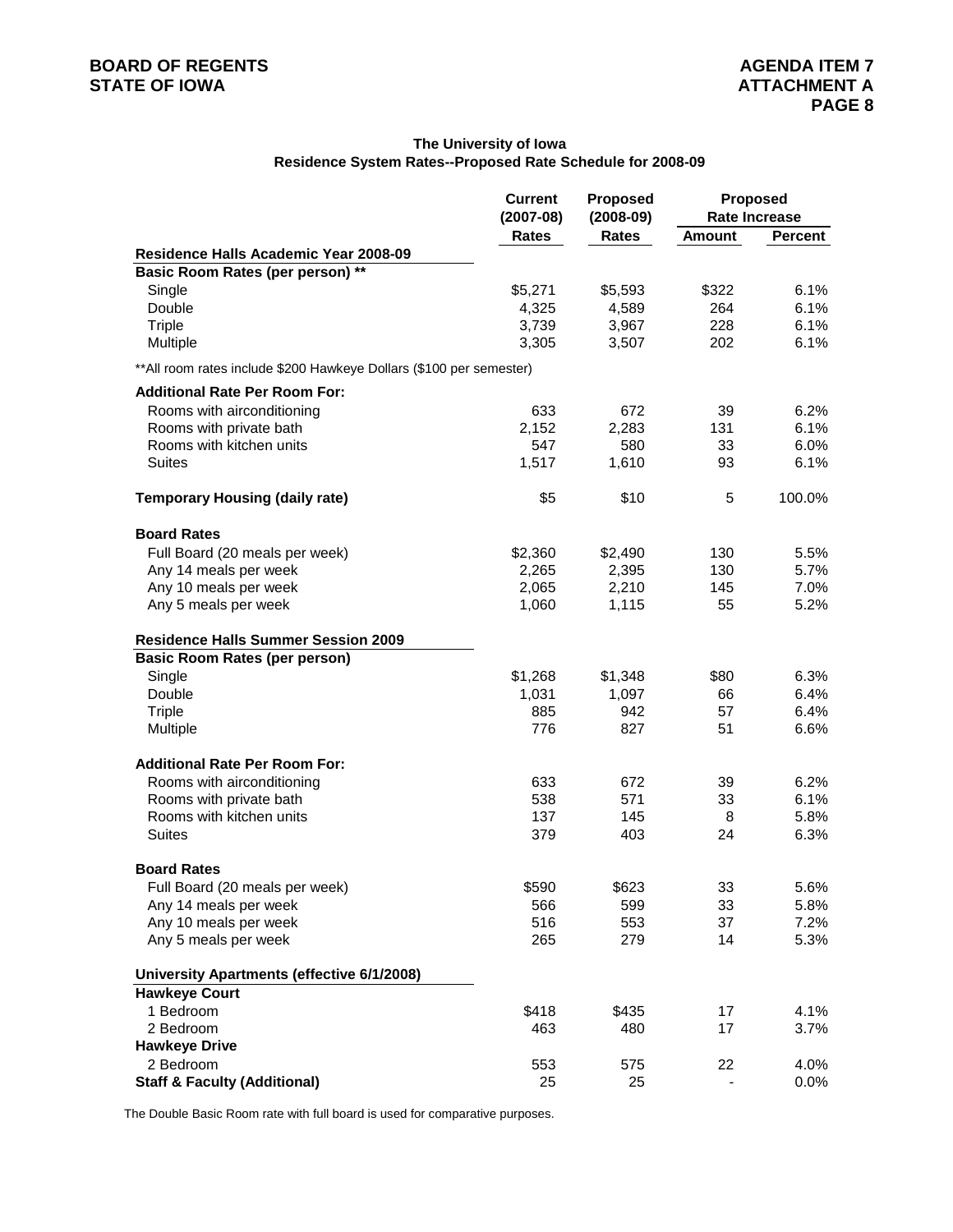## **IOWA STATE UNIVERSITY DEPARTMENT OF RESIDENCE**

- Enrollment for New Direct from High School students for Fall 2007 increased more than originally forecasted. Subsequently, Fall 2007 residence system occupancy was over 400 contracts more than Fall 2006.
- Demand for residence hall space is projected to decline to approximately 91% of occupancy in FY 2009 and then remain relatively stable through FY 2013. The projected decline is a result of declining demographics of high school graduates and the opportunities available in the external markets.
- Retention comparisons of three cohorts (Fall 1998 2000) of first year, full-time students at ISU based on their first year housing arrangements, show that students who lived on-campus their first year were found to have a substantially higher probability (10%) of graduating within 4-6 years than students residing off-campus during the same time period.
- The Admissions Partnership Program (APP) offered eligible students enrolled at Iowa community colleges the opportunity to contract for a variety of student services, including oncampus housing and meal plans. The number of APP students who contracted for on-campus housing and dining doubled from ten students in FY 2007 to twenty students in FY 2008.
- Funding for major capital improvements to the residence halls and apartments, including building and fire safety improvements, and dining renovations projected at \$33.9 million for FY 2009 through FY 2013, will come from surplus funds. The improvements are necessary to maintain good stewardship of facilities and retain student interest in on-campus housing.
	- o FY 2010 building improvements reflect the decision to fund a portion of the East Campus Dining improvements internally. The Board issued bonds in October 2007 to fund \$12 million of the project costs; remaining costs will be funded from the surplus fund.
- Fire and life safety continues to be a priority for the Department of Residence. Heat and smoke detection will be installed in Helser Hall during FY 2009 and in Friley Hall over a four-year period. Sprinklers are scheduled to be installed in several residence halls from FY 2009 through FY 2013. Surplus funds of approximately \$14.9 million will be reinvested in the fire safety renovations from FY 2009 through FY 2013.
- Voluntary reserve balances at June 30, 2008, are projected to be \$17.4 million, and are projected to decrease to \$4.6 million by the end of FY 2013 due to improvement projects being funded from reserves.
- The preliminary budget for FY 2009 projects net revenues, before debt service and mandatory transfers, to be \$16.6 million.
- The budgeted FTE increase for FY 2009 is due to the opening of the new Hub (Caribou and Hub Grill), which will require significantly higher levels of student employment. ISU's Department of Residence will employ a headcount of approximately 1,235 students in FY 2009.
- The proposed FY 2009 rate for the traditional double room with full board of \$6,884 represents a 3.6% increase when compared to FY 2008 rates. The proposed increase in rates for University apartments range from 1.75% to 2.00%. The Department continually evaluates rate increases and manages costs in order to remain competitive with the external housing market.
- The meal plans offered will remain relatively static for FY 2009. However, a new plan (200 Block Plus Zero) which includes 200 meals each semester and does not include dining dollars will be available to continuing students. Student committees requested such a plan.
- The outstanding bond principal was \$128.4 million as of June 30, 2007.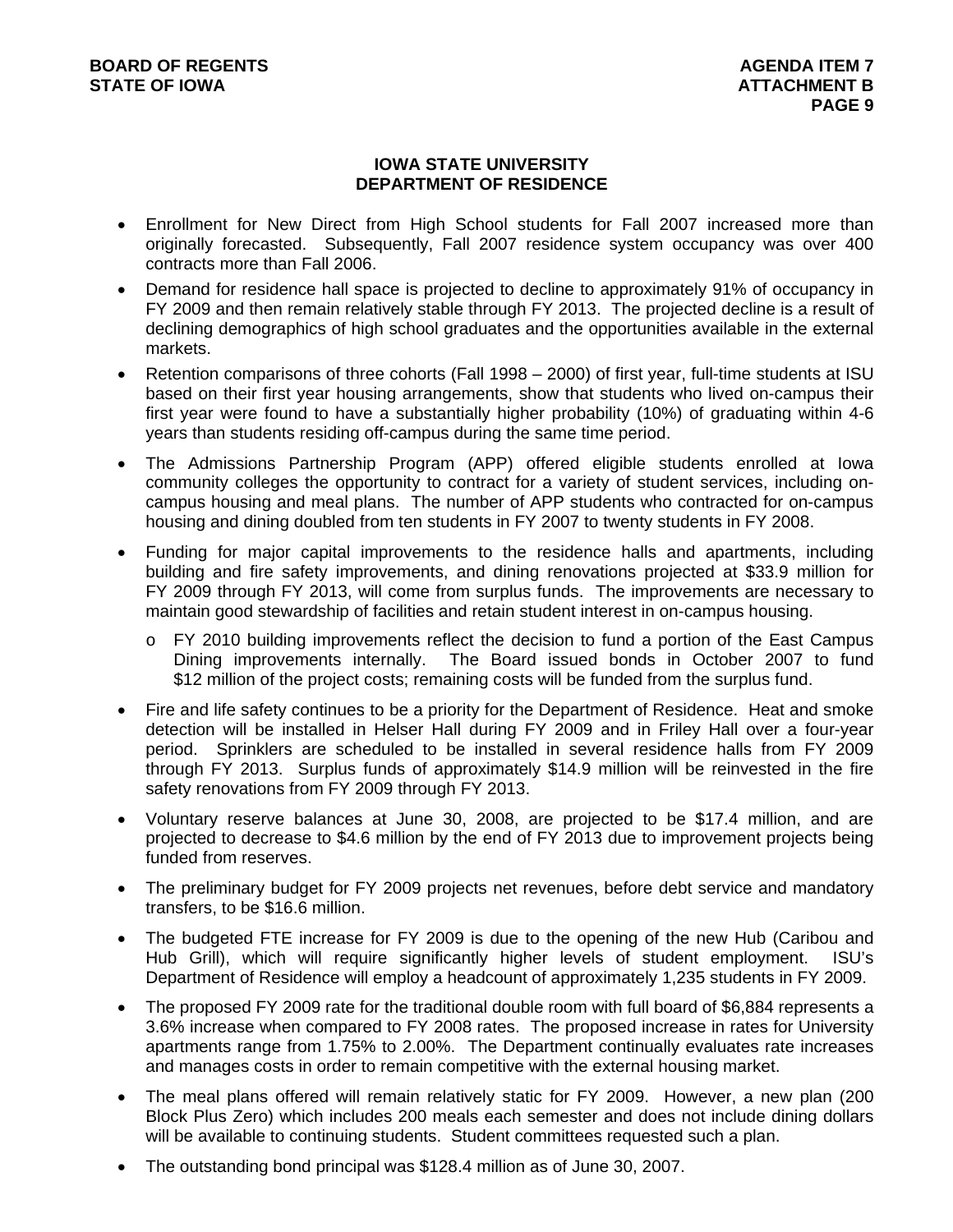## **BOARD OF REGENTS AGENDA ITEM 7** STATE OF IOWA **ATTACHMENT B**

#### **Department of Residence Iowa State University's Five Year Plan Summary (Dollars in Thousands)**

|                                                       | Actual          | Estimated       | Proposed       | <b>Constant Dollars</b> |  |            |  |            |    |        |
|-------------------------------------------------------|-----------------|-----------------|----------------|-------------------------|--|------------|--|------------|----|--------|
|                                                       | FY 07           | FY 08           | FY 09          | FY 10                   |  | FY 11      |  | FY 12      |    | FY 13  |
| 1 - ENROLLMENT & OCCUPANCY                            |                 |                 |                |                         |  |            |  |            |    |        |
| (a) Fall Enrollment Head Count                        | 25,462          | 26,160          | 26,300         | 26,412                  |  | 26,411     |  | 26,263     |    | 26,033 |
| <b>Residence Hall Housing</b>                         |                 |                 |                |                         |  |            |  |            |    |        |
| (b) Current Operating Capacity (# of beds)            | 5,918           | 6,184           | 6,315          | 6,315                   |  | 6,315      |  | 6,315      |    | 6,315  |
| (c) Occupancy (permanent beds)                        | 5,626           | 5,920           | 5,732          | 5,728                   |  | 5,724      |  | 5,732      |    | 5,712  |
| (d) Occupancy Ratio                                   | 95.1%           | 95.7%           | 90.8%          | 90.7%                   |  | 90.6%      |  | 90.8%      |    | 90.5%  |
| <b>Apartment Housing</b>                              |                 |                 |                |                         |  |            |  |            |    |        |
| (e) Current Operating Capacity (Units)                | 3,048           | 2,843           | 2,725          | 2,725                   |  | 2,725      |  | 2,725      |    | 2,725  |
| (f) Units Occupied                                    | 2,528           | 2,659           | 2,366          | 2,365                   |  | 2,364      |  | 2,351      |    | 2,366  |
| (g) Occupancy Ratio                                   | 82.9%           | 93.5%           | 86.8%          | 86.8%                   |  | 86.8%      |  | 86.3%      |    | 86.8%  |
| <b>2 - CAPITAL IMPROVEMENTS &amp; REPAIRS</b>         |                 |                 |                |                         |  |            |  |            |    |        |
| (a) Improvements from Bond Proceeds                   | \$              | \$              | \$<br>1,339 \$ | 6,750 \$                |  | $4,000$ \$ |  |            | \$ |        |
| (b) Improvements from Voluntary Reserves              | 2,908           | 8,377           | 9,977          | 9,220                   |  | 5,793      |  | 4,986      |    | 3,948  |
| (c) Repairs from Current Revenues                     | 1,987           | 1,917           | 1,746          | 1,746                   |  | 1,746      |  | 1,746      |    | 1,746  |
| (d) Gross Square Feet Maintained (000's)              | 2,911           | 2,911           | 2,911          | 2,911                   |  | 2,911      |  | 2,911      |    | 2,911  |
| <b>3 - OPERATING REVENUES &amp; EXPENDITURES</b>      |                 |                 |                |                         |  |            |  |            |    |        |
| (a) Total Revenues                                    | \$<br>63,483 \$ | 65,103 \$       | 66,792 \$      | 67,047 \$               |  | 67,149 \$  |  | 67,296 \$  |    | 67,457 |
| (b) Less Expenditures (Excluding Univ O.H.)           | 44,149          | 46,144          | 50,191         | 50,193                  |  | 50,089     |  | 50,196     |    | 50,198 |
| (c) Net Operating Revenues                            | 19,334          | 18,959          | 16,601         | 16,854                  |  | 17,060     |  | 17,100     |    | 17,259 |
| (d) Less Mandatory Transfers                          | 500             | 500             | 500            | 500                     |  | 500        |  | 500        |    | 500    |
| (e) Less Debt Service <sup>1</sup>                    | 9,970           | 10,329          | 10,943         | 10,970                  |  | 10,996     |  | 11,015     |    | 11,017 |
| (f) Less Voluntary Transfers                          | 1,264           | 1,691           | 1,738          | 1,752                   |  | 1,755      |  | 1,758      |    | 1,762  |
| (g) Net to Voluntary Reserves                         | \$<br>7,600 \$  | 6,439 \$        | $3,420$ \$     | $3,632$ \$              |  | $3,809$ \$ |  | $3,827$ \$ |    | 3,980  |
| 4 - VOLUNTARY (UNRESTRICTED) RESERVES                 |                 |                 |                |                         |  |            |  |            |    |        |
| (a) Beginning Balance                                 | \$<br>12,226    | \$<br>18,831 \$ | 17,393         | \$<br>11,336 \$         |  | $6,248$ \$ |  | 4,764 \$   |    | 4,105  |
| (b) Add Mandatory Transfers from (3d)                 | 500             | 500             | 500            | 500                     |  | 500        |  | 500        |    | 500    |
| (c) Add Net to Voluntary Reserves from (3g)           | 7,600           | 6,439           | 3,420          | 3,632                   |  | 3,809      |  | 3,827      |    | 3,980  |
| (d) Less Improvements (2b) & Other Costs <sup>2</sup> | 1,495           | 8,377           | 9,977          | 9,220                   |  | 5,793      |  | 4,986      |    | 3,948  |
| (e) Year-End Balance                                  | \$<br>18,831    | \$<br>17,393 \$ | 11,336         | \$<br>$6,248$ \$        |  | 4,764 \$   |  | 4,105      | \$ | 4,637  |
|                                                       |                 |                 |                |                         |  |            |  |            |    |        |

result of the September 2006 defeasement. \$9,970,151 was reported as actual debt service paid from operating on FY07 year-end financials. 1 Scheduled debt service for FY07 was \$9,997,894. Actual expense was reduced by a \$27,743 credit balance in the Sinking Fund, which was a

<sup>2</sup>Includes for FY 2007:

| 2(b) Improvements from voluntary reserves          | (2,908) |
|----------------------------------------------------|---------|
| Reversal of Conference revenue accrual for FY06 OM | 1.394   |
| Year-end adjusting entries                         | 36      |
| Non capital expenditures paid from Surplus account | (17)    |
|                                                    | (1.495) |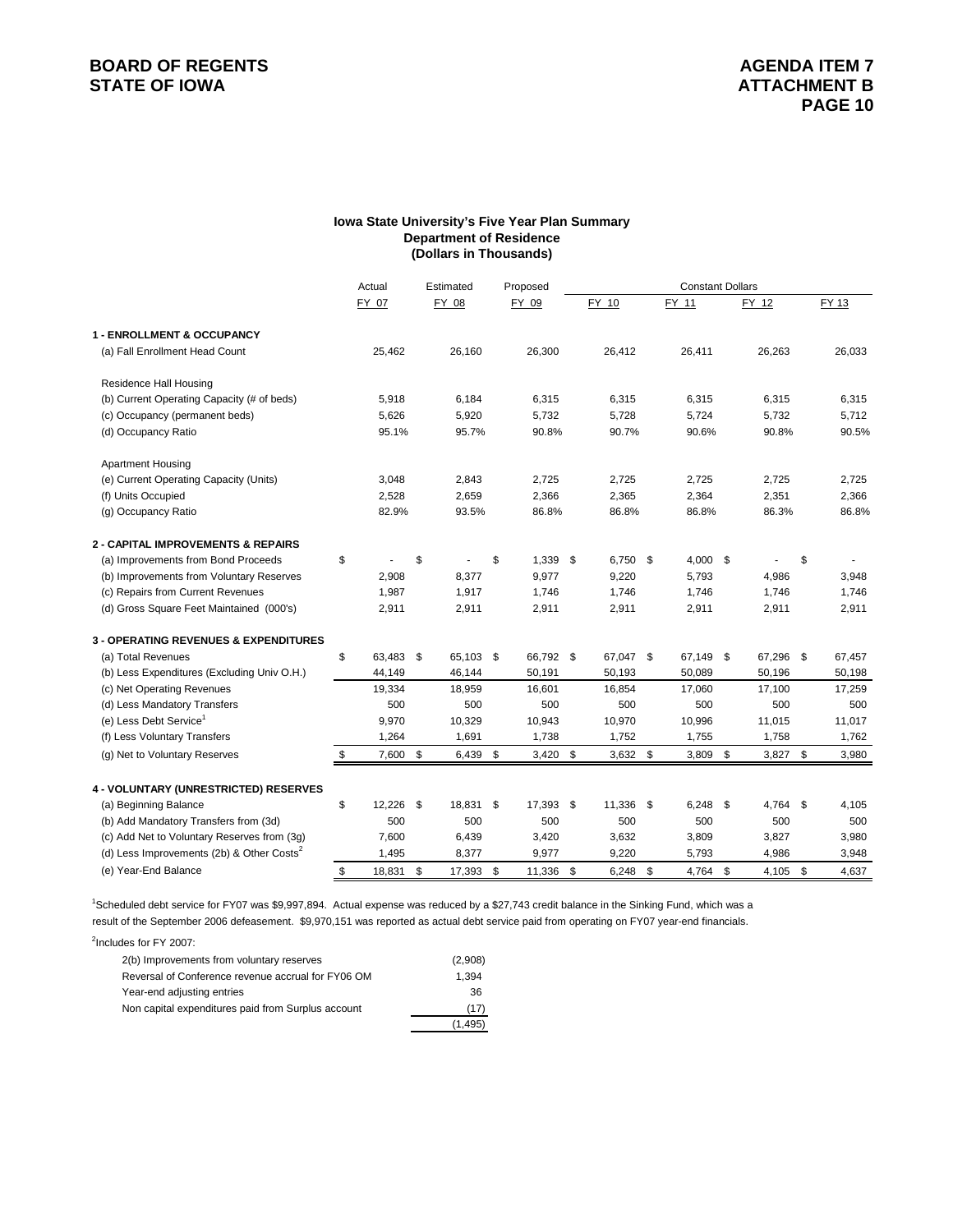## **BOARD OF REGENTS**<br> **BOARD OF REGENTS**<br> **BOARD OF IOWA**<br> **ATTACHMENT B**

#### **Iowa State University Residence System Preliminary Budget 2008-09**

|                                              | <b>Actual</b><br>2006-07 |     | Approved<br><b>Budget</b><br>2007-08 | <b>Revised</b><br><b>Estimate</b><br>2007-08 |     | Proposed<br><b>Budget</b><br>2008-09 |
|----------------------------------------------|--------------------------|-----|--------------------------------------|----------------------------------------------|-----|--------------------------------------|
| <b>OPERATIONS</b>                            |                          |     |                                      |                                              |     |                                      |
| Revenues                                     | \$<br>63,482,699         | \$  | 63,338,095                           | \$<br>65,102,985                             | \$  | 66,792,205                           |
| <b>Expenditures for Operations</b>           | 44,148,587               |     | 47,346,301                           | 46,144,011                                   |     | 50,190,988                           |
| <b>Net Revenues</b>                          | 19,334,112               |     | 15,991,794                           | 18,958,974                                   |     | 16,601,217                           |
| % of Revenues                                | 30.5%                    |     | 25.2%                                | 29.1%                                        |     | 24.9%                                |
| Debt Service (due July 1)                    | 9,970,151                |     | 9,935,444                            | 10,328,888                                   |     | 10,942,527                           |
| <b>Mandatory Transfers</b>                   | 500,000                  |     | 500,000                              | 500,000                                      |     | 500,000                              |
| Net After Debt Service & Mandatory Transfers | \$<br>8,863,961          | \$  | 5,556,350                            | \$<br>8,130,086                              | \$  | 5,158,690                            |
| % of Revenues                                | 14.0%                    |     | 8.8%                                 | 12.5%                                        |     | 7.7%                                 |
| Debt Service Coverage Ratio                  | 194%                     |     | 161%                                 | 184%                                         |     | 152%                                 |
| University Overhead Payment From Surplus     | \$<br>1,264,020          | -\$ | 1,670,077 \$                         | 1,691,233                                    | -\$ | 1,738,391                            |
| Overhead as % of Expenditures                | 2.9%                     |     | 3.5%                                 | 3.7%                                         |     | 3.5%                                 |
| <b>FUND BALANCES (June 30)</b>               |                          |     |                                      |                                              |     |                                      |
| <b>Revenue Fund</b>                          | \$                       | \$  |                                      | \$                                           | \$  |                                      |
| Operation & Maintenance Fund                 |                          |     |                                      |                                              |     |                                      |
| Improvement Fund                             | 1,026,416                |     |                                      |                                              |     |                                      |
| Surplus Fund                                 | 17,803,965               |     | 9,128,551                            | 17,361,694                                   |     | 11,304,989                           |
| Subtotal--Voluntary Reserves                 | 18,830,381               |     | 9,128,551                            | 17,361,694                                   |     | 11,304,989                           |
| Sinking Fund                                 |                          |     | 7,092,722                            |                                              |     |                                      |
| <b>Bond Reserve Fund</b>                     | 10,068,779               |     | 10,068,779                           | 11,017,019                                   |     | 11,017,019                           |
| <b>Bond Construction Fund</b>                |                          |     |                                      | 10,750,000                                   |     | 4,000,000                            |
| Subtotal--Mandatory Reserves                 | 10,068,779               |     | 17,161,501                           | 21,767,019                                   |     | 15,017,019                           |
| <b>Total Fund Balances (June 30)</b>         | \$<br>28,899,160         | \$  | 26,290,052                           | \$<br>39,128,713                             | \$  | 26,322,008                           |
| <b>REVENUES AND EXPENDITURES DETAIL</b>      |                          |     |                                      |                                              |     |                                      |
| <b>Revenues</b>                              |                          |     |                                      |                                              |     |                                      |
| Contracts                                    | \$<br>47,139,125 \$      |     | 48,263,280 \$                        | 49,069,923 \$                                |     | 49,278,995                           |
| Interest                                     | 1,595,477                |     | 885,160                              | 1,264,514                                    |     | 1,320,123                            |
| Other Income                                 | 14,748,097               |     | 14,189,655                           | 14,768,548                                   |     | 16,193,087                           |
| <b>Total Revenues</b>                        | \$<br>63,482,699         | \$  | 63,338,095                           | \$<br>65,102,985                             | \$  | 66,792,205                           |
| <b>Expenditures for Operations</b>           |                          |     |                                      |                                              |     |                                      |
| Salaries, Wages & Benefits                   | \$<br>22,168,497 \$      |     | 24,016,411 \$                        | 22,720,240 \$                                |     | 25,356,703                           |
| Cost of Food or Goods Sold                   | 7,003,565                |     | 7,392,493                            | 7,762,272                                    |     | 8,297,086                            |
| <b>Other Operating Expense</b>               | 7,714,470                |     | 7,279,598                            | 8,232,596                                    |     | 8,800,717                            |
| <b>Utilities</b>                             | 5,274,924                |     | 6,997,262                            | 5,512,226                                    |     | 5,990,633                            |
| Repairs & Maintenance                        | 1,987,131                |     | 1,660,537                            | 1,916,677                                    |     | 1,745,849                            |
| <b>Total Expenditures</b>                    | \$<br>44,148,587         | \$  | 47,346,301                           | \$<br>46,144,011                             | \$  | 50,190,988                           |
| <b>Estimated FTE</b>                         | 559                      |     | 559                                  | 573                                          |     | 594                                  |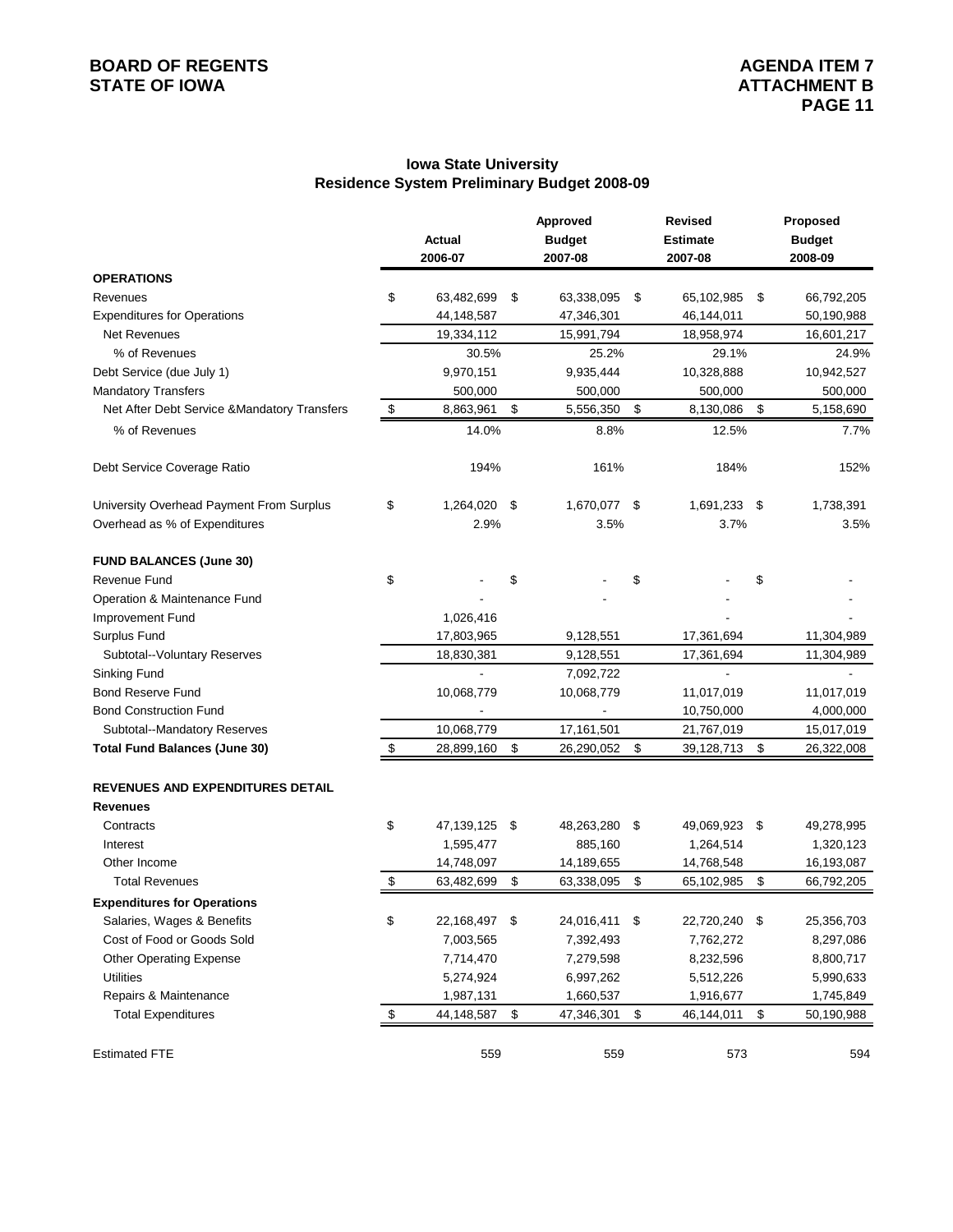## **IOWA STATE UNIVERSITY**

**Department of Residence & ISU Dining**

**Proposed Residence System Rates for Fiscal Year 2008-2009**

(effective May 11, 2008)

#### **Residence Halls - Academic Year Rates**

Meal plans required in all residence halls, except Wallace Hall.

| <b>Traditional Style Rooms</b>                       | <b>Beds</b>     | <b>Occupancy</b> | Current FY08                      | <b>Proposed</b>                  | \$ Increase                     | % Increase |
|------------------------------------------------------|-----------------|------------------|-----------------------------------|----------------------------------|---------------------------------|------------|
|                                                      |                 |                  | Rate                              | FY09 Rate                        |                                 |            |
| Triple - Richardson Court                            | 39              | 33               | \$<br>3,360                       | \$<br>3,452                      | \$<br>92                        | 2.75%      |
| Triple - Friley A/C                                  | 66              | 60               | \$<br>3,455                       | $\overline{\mathbf{e}}$<br>3,550 | \$<br>95                        | 2.75%      |
| Triple - Friley/Helser No A/C                        | 12              | 10               | \$<br>3,427                       | \$<br>3,521                      | $\overline{\mathbf{e}}$<br>94   | 2.75%      |
| Triple - Linden                                      | 24              | 23               | \$<br>3,610                       | \$<br>3,709                      | \$<br>99                        | 2.75%      |
| Double - Richardson Court                            | 1077            | 956              | \$<br>3,491                       | 3,587<br>\$                      | \$<br>96                        | 2.75%      |
| Double - Friley A/C                                  | 900             | 783              | \$<br>3,604                       | \$<br>3,703                      | \$<br>99                        | 2.75%      |
| Double - Friley/Helser No A/C                        | 828             | 714              | \$<br>3,561                       | \$<br>3,659                      | \$<br>98                        | 2.75%      |
| Double - Larch/Willow                                | 1084            | 992              | \$<br>3,535                       | \$<br>3,632                      | \$<br>97                        | 2.75%      |
| Double - Linden                                      | 282             | 256              | $\overline{\mathbf{e}}$<br>3,751  | \$<br>3,854                      | \$<br>103                       | 2.75%      |
| Double - Maple                                       | 448             | 421              | $\overline{\mathcal{E}}$<br>4,029 | \$<br>4,140                      | $\overline{\$}$<br>111          | 2.75%      |
| Single - Richardson Court                            | 132             | 126              | 4,530<br>\$                       | 4,655<br>\$                      | \$<br>125                       | 2.75%      |
| Single - Friley A/C                                  | 64              | 63               | \$<br>4,707                       | \$<br>4,836                      | \$<br>129                       | 2.75%      |
| Single - Friley/Helser No A/C                        | 34              | 32               | \$<br>4,618                       | \$<br>4,745                      | $\overline{\$}$<br>127          | 2.75%      |
| Single - Linden                                      | 5               | 5                | \$<br>4,790                       | \$<br>4,922                      | \$<br>$\overline{132}$          | 2.75%      |
| Super Single - Richardson Court <sup>1</sup>         | 3               | 36               | \$<br>4,900                       | 5,035<br>\$                      | \$<br>135                       | 2.75%      |
| Super Single - Friley A/C <sup>1</sup>               | 0               | 48               | \$<br>5,226                       | \$<br>5,370                      | \$<br>144                       | 2.75%      |
| Super Single - Friley/Helser No A/C <sup>1</sup>     | 0               | 25               | \$<br>5,163                       | \$<br>5,305                      | \$<br>142                       | 2.75%      |
| Super Single - Larch/Willow <sup>1</sup>             | 0               | 37               | \$<br>4,988                       | \$<br>5,125                      | \$<br>137                       | 2.75%      |
| Super Single - Linden <sup>1</sup>                   | 10              | 20               | \$<br>5,251                       | \$<br>5,395                      | \$<br>144                       | 2.75%      |
| Super Single - Maple <sup>1</sup>                    | 0               | 12               | \$<br>5,641                       | 5,796<br>\$                      | \$<br>155                       | 2.75%      |
| Super Single - Wallace                               | 271             | 224              | \$<br>4,744                       | \$<br>4,874                      | \$<br>130                       | 2.75%      |
|                                                      |                 |                  |                                   |                                  |                                 |            |
| Triple as Double - Richardson Court <sup>1</sup>     | 0               | $\overline{4}$   | \$<br>4,196                       | \$<br>4,311                      | \$<br>115                       | 2.75%      |
| Triple as Double - Friley A/C                        | 0               | 0                | \$<br>4,301                       | \$<br>4,419                      | \$<br>118                       | 2.75%      |
| Triple as Double - Friley/Helser No A/C <sup>1</sup> | 0               | $\mathbf 0$      | \$<br>4,270                       | \$<br>4,387                      | \$<br>117                       | 2.75%      |
| Triple as Double - Linden <sup>1</sup>               | 0               | $\overline{0}$   | \$<br>4,471                       | \$<br>4,594                      | \$<br>123                       | 2.75%      |
|                                                      |                 |                  |                                   |                                  |                                 |            |
| <b>Suite Style Rooms</b>                             | <b>Beds</b>     | <b>Occupancy</b> | <b>Current FY08</b><br>Rate       | Proposed<br>FY09 Rate            | \$ Increase                     | % Increase |
| Suite Triple - Maple                                 | 48              | 47               | \$<br>4,216                       | \$<br>4,332                      | \$<br>116                       | 2.75%      |
| Suite Double - Eaton/Martin                          | 534             | 515              | \$<br>5,005                       | \$<br>5,143                      | \$<br>138                       | 2.75%      |
| Corner Suite Double - Martin                         | 27              | 27               | $\overline{\mathbf{e}}$<br>5,828  | \$<br>5,988                      | $\overline{\mathbf{e}}$<br>160  | 2.75%      |
| Lofted Suite Double - Martin                         | 74              | 73               | $\overline{\mathbf{e}}$<br>6,651  | \$<br>6,834                      | \$<br>183                       | 2.75%      |
| Suite Single - Eaton/Martin                          | $\overline{17}$ | $\overline{17}$  | \$<br>6,446                       | 6,623<br>\$                      | $\overline{\mathcal{E}}$<br>177 | 2.75%      |
| Super Single - Eaton/Martin <sup>1</sup>             | 0               | $\overline{4}$   | \$<br>7,045                       | \$<br>7,239                      | \$<br>194                       | 2.75%      |
| Single - Buchanan - 12 month                         | 6               | 6                | \$<br>6,041                       | 6,207<br>\$                      | \$<br>166                       | 2.75%      |
| Double - Buchanan - 12 month                         | 16              | 11               | \$<br>5,251                       | \$<br>5,395                      | \$<br>144                       | 2.75%      |
| Super Single - Buchanan - 12 month <sup>1</sup>      | 0               | $\boldsymbol{2}$ | \$<br>6,564                       | \$<br>6,745                      | \$<br>181                       | 2.75%      |
|                                                      |                 |                  |                                   |                                  |                                 |            |
| Single - Buchanan - 9 month                          | 148             | 147              | \$<br>5,241                       | 5,385<br>\$                      | \$<br>144                       | 2.75%      |
| Double - Buchanan - 9 month                          | 234             | 193              | \$<br>4,560                       | \$<br>4,685                      | $\overline{\mathbf{e}}$<br>125  | 2.75%      |
| Super Single - Buchanan - 9 month 1                  | $\mathbf 0$     | 27               | \$<br>5,700                       | \$<br>5,857                      | \$<br>157                       | 2.75%      |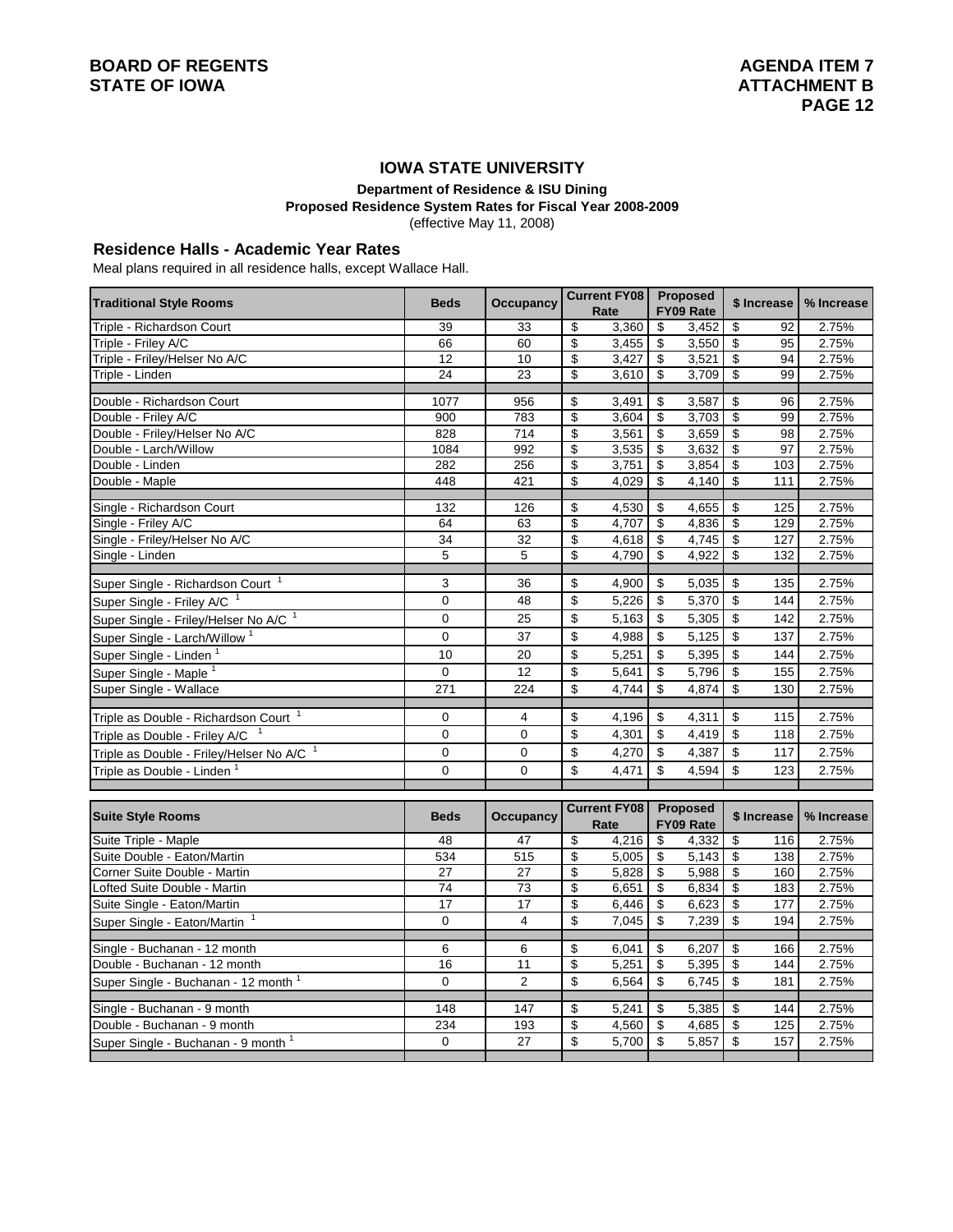## **Student Apartments - Academic Year Rates**

Meal plans encouraged, but not required in all student apartments.

| <b>Frederiksen Court</b>                        | <b>Beds</b>  | <b>Occupancy</b> | <b>Current FY08</b><br>Rate | <b>Proposed</b><br>FY09 Rate | \$ Increase | % Increase |
|-------------------------------------------------|--------------|------------------|-----------------------------|------------------------------|-------------|------------|
| 2 Bedroom Shared - 12 month                     | 35           | 35               | \$<br>4,284                 | \$<br>4.359                  | \$<br>75    | 1.75%      |
| 4 Bedroom Single - 12 month                     | 44           | 44               | \$<br>5,376                 | $\sqrt[6]{3}$<br>5,470       | \$<br>94    | 1.75%      |
| 2 Bedroom Super Single - 12 month <sup>1</sup>  | $\Omega$     | $\Omega$         | \$<br>6,573                 | \$<br>6.688                  | \$<br>115   | 1.75%      |
| 2 Bedroom Shared - 9 month                      | 619          | 527              | \$<br>3,720                 | \$<br>3.785                  | \$<br>65    | 1.75%      |
| 4 Bedroom Single - 9 month                      | 1267         | 1240             | \$<br>4,667                 | \$<br>4,749                  | \$<br>82    | 1.75%      |
| 2 Bedroom Super Single - 9 month <sup>1</sup>   | 0            | 26               | \$<br>5,704                 | \$<br>5,804                  | \$<br>100   | 1.75%      |
|                                                 |              |                  |                             |                              |             |            |
| Schilletter Village (Rates per unit, per month) | <b>Units</b> | <b>Occupancy</b> | <b>Current FY08</b><br>Rate | <b>Proposed</b><br>FY09 Rate | \$ Increase | % Increase |
| 2 Bedroom Standard - Schilletter                | 8            | 6                | \$<br>529                   | \$<br>540                    | \$<br>11    | 2.00%      |
| 2 Bedroom Large - Schilletter                   | 124          | 101              | \$<br>540                   | \$<br>551                    | \$<br>11    | 2.00%      |
| 2 Bedroom Deluxe - Schilletter                  | 47           | 42               | \$<br>552                   | \$<br>563                    | \$<br>11    | 2.00%      |
| Non-Student - Schilletter <sup>1</sup>          | $\Omega$     | $\Omega$         | \$<br>683                   | \$<br>697                    | \$<br>14    | 2.00%      |
| Guest - Schilletter                             | 10           | 10               | \$<br>868                   | \$<br>885                    | \$<br>17    | 2.00%      |
|                                                 |              |                  |                             |                              |             |            |
| University Village (Rates per unit, per month)  | <b>Beds</b>  | <b>Occupancy</b> | <b>Current FY08</b><br>Rate | <b>Proposed</b><br>FY09 Rate | \$ Increase | % Increase |
| 2 Bedroom Townhouse - University                | 212          | 200              | \$<br>521                   | \$<br>531                    | \$<br>10    | 2.00%      |
| arge 2 Bedroom Townhouse - University           | 193          | 183              | \$<br>532                   | \$<br>543                    | \$<br>11    | 2.00%      |
| 2 Bedroom, 1 Level - University                 | 24           | 21               | \$<br>500                   | \$<br>510                    | \$<br>10    | 2.00%      |
| Bedroom, 1 Level - University                   | 4            | 4                | \$<br>466                   | \$<br>475                    | \$<br>9     | 2.00%      |
| Deluxe 2 Bedroom, 2 Level - University          | 4            | $\overline{4}$   | \$<br>562                   | \$<br>573                    | \$<br>11    | 2.00%      |
| Non-Student - University 1                      | $\mathbf 0$  | $\mathbf 0$      | \$<br>683                   | \$<br>697                    | \$<br>14    | 2.00%      |
| Guest - University                              | 47           | 47               | \$<br>868                   | \$<br>885                    | \$<br>17    | 2.00%      |
| UV Furnished Apt. (Add-on per apt, per month)   | 19           | 19               | \$<br>31                    | \$<br>32                     | \$          | 2.00%      |

#### **Summer 2008 Rates**

Meal plan participation required in Buchanan Hall. Meal plans encouraged, but not required in all student apartments.

| <b>Buchanan Hall</b>                            | <b>Current</b><br><b>FY08 Rate</b>                     |     | <b>Proposed</b><br><b>FY09 Rate</b> |             | \$ Increase | % Increase |
|-------------------------------------------------|--------------------------------------------------------|-----|-------------------------------------|-------------|-------------|------------|
| Single - Buchanan - 3 month                     | \$<br>1.660                                            | \$  | 1.706                               | \$          | 46          | 2.75%      |
| Double - Buchanan - 3 month                     | \$<br>1,444                                            | \$  | 1,484                               | \$          | 40          | 2.75%      |
| Super Single - Buchanan - 3 month               | \$<br>1,805                                            | \$  | 1,855                               | \$          | 50          | 2.75%      |
|                                                 |                                                        |     |                                     |             |             |            |
| <b>Eaton Hall - Used to house APEX students</b> | <b>Current</b><br><b>FY08 Rate</b>                     |     | <b>Proposed</b><br><b>FY09 Rate</b> | \$ Increase |             | % Increase |
| Suite Single - Eaton - (61 days)                | \$<br>1,098                                            | \$  | 1,128                               | \$          | 30          | 2.75%      |
| Suite Double - Eaton - (61 days)                | \$<br>854                                              | -S  | 877                                 | \$          | 23          | 2.75%      |
| Super Single - Eaton - (61 days)                | \$<br>1,220                                            | -\$ | 1,254                               | \$          | 34          | 2.75%      |
|                                                 |                                                        |     |                                     |             |             |            |
| <b>Frederiksen Court</b>                        | <b>Current</b><br><b>FY08 Rate</b>                     |     | <b>Proposed</b><br>FY09 Rate        |             | \$ Increase | % Increase |
| 2 Bedroom Shared - 3 month                      | \$<br>1,177                                            | \$  | 1,198                               | \$          | 21          | 1.75%      |
| 4 Bedroom Single - 3 month                      | \$<br>1,478                                            | -\$ | 1,504                               | -\$         | 26          | 1.75%      |
| 2 Bedroom Super Single - 3 month                | \$<br>1,806                                            | \$  | 1,838                               | \$          | 32          | 1.75%      |
| <b>Schilletter and University Villages</b>      | SUV available for summer at the regular monthly rates. |     |                                     |             |             |            |

1 - These options are not generall offered as standard. Availability is based on resident demand and space constraints.

2 - Guest apartmnts are being relocated from University Village to Schilletter Village.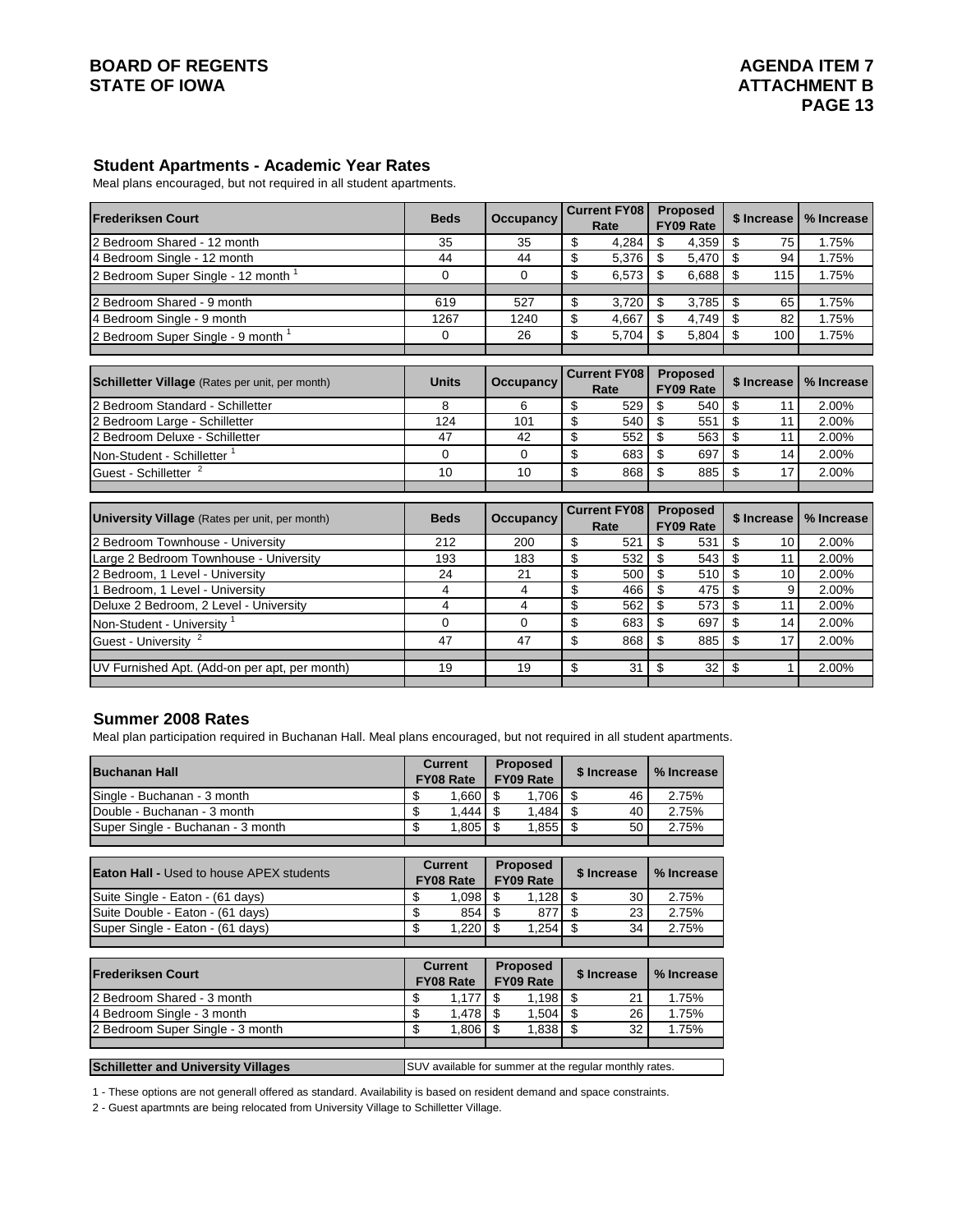## **BOARD OF REGENTS AGENTS** AGENDA ITEM 7 **STATE OF IOWA** AND **ATTACHMENT B**

## **Cyclone Plans - Academic Year Rates**

Cyclone Plans are available to all system residents and all non-residents. All Cyclone Plans include an amount of Dining Dollars, as indicated in plan name.

| <b>Plan Name</b>    | <b>Units Sold</b> | <b>Current</b><br><b>FY08 Rate</b> |       | <b>Proposed</b><br>FY09 Rate | \$ Increase | % Increase |
|---------------------|-------------------|------------------------------------|-------|------------------------------|-------------|------------|
| Premium Cy Plan 200 | 550               |                                    | 3,751 | 3,929                        | 178         | 4.7%       |
| Cyclone 17 Plus 300 | .147              |                                    | 3,154 | 3.297                        | 143         | 4.5%       |
| Cyclone 14 Plus 300 | 2,013             |                                    | 3,035 | 3,172                        | 137         | 4.5%       |
| Cyclone 10 Plus 500 | ,398              |                                    | 2,940 | 3,062                        | 122         | 4.1%       |
| Cyclone 7 Plus 700  | 814               |                                    | 2,704 | 2,805                        | 101         | 3.7%       |
|                     |                   |                                    |       |                              |             |            |

#### **Block Plus Plans - Academic Year Rates**

Block Plus Plans are available to system residents and non-residents. All Block Plus Plans include an amount of Dining Dollars, as indicated in plan name.

| <b>Plan Name</b>              | <b>Units</b> | <b>Current</b><br><b>FY08 Rate</b> | <b>Proposed</b><br><b>FY09 Rate</b> | \$ Increase      | I % Increase |
|-------------------------------|--------------|------------------------------------|-------------------------------------|------------------|--------------|
| 1200 Meal Block Plan Plus 0*  | NA           | <b>NA</b>                          | 2.900                               | <b>NA</b>        | <b>NA</b>    |
| 175 Meal Block Plan Plus 300  | 116          | 3.035                              | 3.172                               | 137 <sub>1</sub> | 4.5%         |
| 1225 Meal Block Plan Plus 300 | 80           | 3.154                              | 3.297                               | 143              | 4.5%         |
|                               |              |                                    |                                     |                  |              |

## **Block Plans - Academic Year Rates**

Block Plans area available to system residents in Wallace, Frederiksen Court and SUV and all non-residents.

| <b>Plan Name</b>    | <b>Units</b> | <b>Current</b><br><b>FY08 Rate</b> |                  | <b>Proposed</b><br>FY09 Rate |     |    |      |  |  | \$ Increase / | I % Increase |
|---------------------|--------------|------------------------------------|------------------|------------------------------|-----|----|------|--|--|---------------|--------------|
| 25 Meal Block Plan  | 362          |                                    | 188              |                              | 197 |    | 4.8% |  |  |               |              |
| 50 Meal Block Plan  | 400          |                                    | 373 <sup>1</sup> |                              | 391 | 18 | 4.8% |  |  |               |              |
| 75 Meal Block Plan  | 255          |                                    | 5511             |                              | 579 | 28 | 5.1% |  |  |               |              |
| 100 Meal Block Plan | 375          |                                    | 729 I            |                              | 765 | 36 | 4.9% |  |  |               |              |
|                     |              |                                    |                  |                              |     |    |      |  |  |               |              |

## **Dining Dollar\$ - Academic Year Rates**

Rates listed are per dollar.

| <b>Dining Dollar\$ Range</b>                | <b>Units</b>  | <b>Current</b><br><b>FY08 Rate</b> |      |  |                   |     |  |         | <b>Proposed</b><br>FY09 Rate |  |  |  |  |  | \$ Increase | I % Increase |
|---------------------------------------------|---------------|------------------------------------|------|--|-------------------|-----|--|---------|------------------------------|--|--|--|--|--|-------------|--------------|
| \$10-\$190 Dining Dollars (Face Value)      | 98,647.20 \$  |                                    | 1.00 |  | 1.00 <sub>l</sub> |     |  | 0.0%    |                              |  |  |  |  |  |             |              |
| \$200-390 Dining Dollars (5.00% discount)   | 135,725.00 \$ |                                    | 0.95 |  | 0.95              |     |  | $0.0\%$ |                              |  |  |  |  |  |             |              |
| \$400-590 Dining Dollars (7.50% discount)   | 58,075.00 \$  |                                    | 0.93 |  | 0.93              | \$. |  | $0.0\%$ |                              |  |  |  |  |  |             |              |
| \$600 Plus Dining Dollars (10.00% discount) | 69,250.00 \$  |                                    | 0.90 |  | 0.90              |     |  | $0.0\%$ |                              |  |  |  |  |  |             |              |
|                                             |               |                                    |      |  |                   |     |  |         |                              |  |  |  |  |  |             |              |

\* The 200 Block Plus 0 Plan is for continuing students only.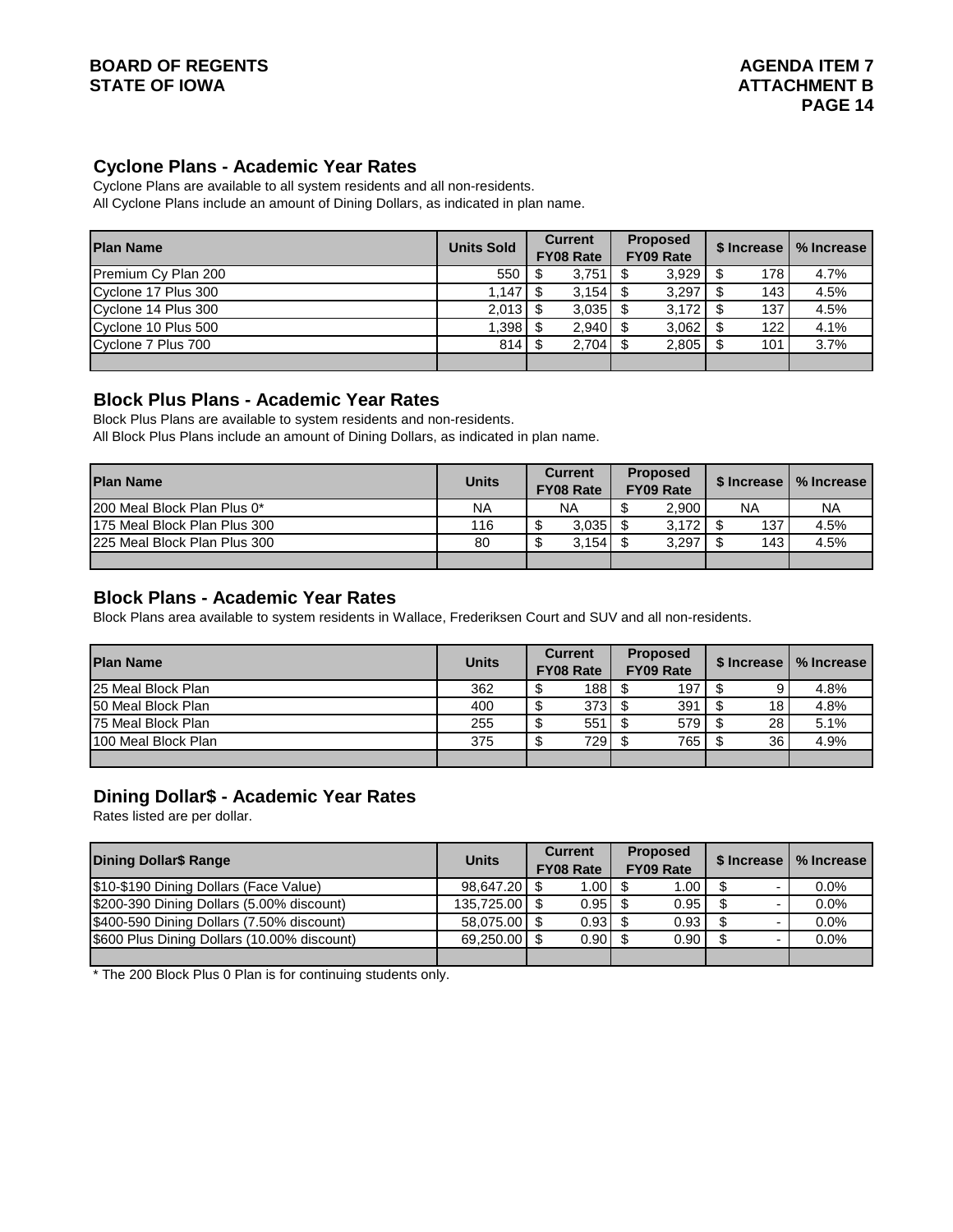## **BOARD OF REGENTS AGENDA ITEM 7** STATE OF IOWA **ATTACHMENT B**

## **Dining - Summer 2008 Rates**

Block Plans area available to system residents in Frederiksen Court and SUV and all non-residents. Cyclone Plans and the Block Plus Plan are available to all system residents and all non-residents. All Cyclone and Block Plus Plans include an amount of Dining Dollars, as indicated in plan name.

| <b>Cyclone Plans - Single Session</b> | <b>Units Sold</b> | <b>Current</b><br><b>FY08 Rate</b> |     | <b>Proposed</b><br>FY09 Rate | \$ Increase | % Increase |
|---------------------------------------|-------------------|------------------------------------|-----|------------------------------|-------------|------------|
| Premium Cy Plan Plus 50               |                   |                                    | 946 | 991                          | 45          | 4.7%       |
| Cyclone 17 Plus 75                    |                   |                                    | 795 | 831                          | 36          | 4.5%       |
| Cyclone 14 Plus 75                    |                   |                                    | 765 | 799 l                        | 35          | 4.5%       |
| Cyclone 10 Plus 125                   |                   |                                    | 741 | 771                          | 31          | 4.2%       |
| Cyclone 7 Plus 175                    |                   |                                    | 681 | 706                          | 25          | 3.7%       |
|                                       |                   |                                    |     |                              |             |            |
|                                       |                   |                                    |     |                              |             |            |

| <b>Cyclone Plans - Both Sessions</b> | <b>Units Sold</b> | <b>Current</b><br><b>FY08 Rate</b> |                   |  | <b>Proposed</b><br><b>FY09 Rate</b> | S Increase | % Increase |  |
|--------------------------------------|-------------------|------------------------------------|-------------------|--|-------------------------------------|------------|------------|--|
| Premium Cy Plan Plus 75              |                   |                                    | .387 <sup>1</sup> |  | 1.452 L                             | 66         | 4.7%       |  |
| Cyclone 17 Plus 115                  | 15                |                                    | 1.169 I           |  | 1.222 $\mathsf{\mathsf{I}}$         | 53         | 4.5%       |  |
| Cyclone 14 Plus 115                  | 35                |                                    | 1.125             |  | 1.176                               | 51         | 4.5%       |  |
| Cyclone 10 Plus 185                  | 25                |                                    | .086              |  | 1,131                               | 45         | 4.2%       |  |
| Cyclone 7 Plus 260                   | 18                |                                    | 1,000             |  | 1.037 L                             | 37         | 3.7%       |  |
|                                      |                   |                                    |                   |  |                                     |            |            |  |

| <b>Cyclone Plans - Trial Enrollment Session</b> | <b>Units Sold</b> | <b>Current</b><br><b>FY08 Rate</b> |       |                      |    |      |  |  |  | <b>Proposed</b><br><b>FY09 Rate</b> | \$ Increase | % Increase |
|-------------------------------------------------|-------------------|------------------------------------|-------|----------------------|----|------|--|--|--|-------------------------------------|-------------|------------|
| Premium Cy Plan Plus 75                         |                   |                                    | 051.ا | 1.100 $\blacksquare$ | 49 | 4.6% |  |  |  |                                     |             |            |
| Cyclone 17 Plus 115                             | 55                |                                    | 899   | 938                  | 39 | 4.4% |  |  |  |                                     |             |            |
| Cyclone 14 Plus 115                             |                   |                                    | 867   | 904                  | 37 | 4.3% |  |  |  |                                     |             |            |
| Cyclone 10 Plus 185                             |                   |                                    | 855   | 889                  | 34 | 4.0% |  |  |  |                                     |             |            |
| Cyclone 7 Plus 260                              |                   |                                    | 811   | 838                  | 27 | 3.4% |  |  |  |                                     |             |            |
|                                                 |                   |                                    |       |                      |    |      |  |  |  |                                     |             |            |

| <b>Block Plus and Block Plans</b> | <b>Units</b> | <b>Current</b><br><b>FY08 Rate</b> |     | <b>Proposed</b><br><b>FY09 Rate</b> |      | S Increase I % Increase |  |
|-----------------------------------|--------------|------------------------------------|-----|-------------------------------------|------|-------------------------|--|
| 140 Meal Block Plus 250           | 72           |                                    | 549 | 564                                 | 15 I | 2.7%                    |  |
| <b>25 Meal Block Plan</b>         | 35           | ൳                                  | 188 | 197                                 | 9    | 4.8%                    |  |
| 150 Meal Block Plan               | 20           |                                    | 373 | 391                                 | 18   | 4.8%                    |  |
|                                   |              |                                    |     |                                     |      |                         |  |

| Dining Dollar\$ Range                       | <b>Units</b>        | <b>Current</b><br><b>FY08 Rate</b> |        | <b>Proposed</b><br><b>FY09 Rate</b> | \$ Increase | % Increase |
|---------------------------------------------|---------------------|------------------------------------|--------|-------------------------------------|-------------|------------|
| \$10-\$190 Dining Dollars (Face Value)      | $8.470.00$ S        |                                    | 1.00 l | 1.00 $\blacksquare$                 |             | $0.0\%$    |
| \$200-390 Dining Dollars (5.00% discount)   |                     |                                    | 0.95   | 0.95                                |             | $0.0\%$    |
| \$400-590 Dining Dollars (7.50% discount)   | $1.600.00$ S        |                                    | 0.93   | 0.93                                |             | $0.0\%$    |
| \$600 Plus Dining Dollars (10.00% discount) | 4.200.00 $\vert$ \$ |                                    | 0.90   | 0.90                                |             | $0.0\%$    |
|                                             |                     |                                    |        |                                     |             |            |

The double room in Richardson Court with the "Cyclone 17 Plus 300" meal plan is used for comparative purposes.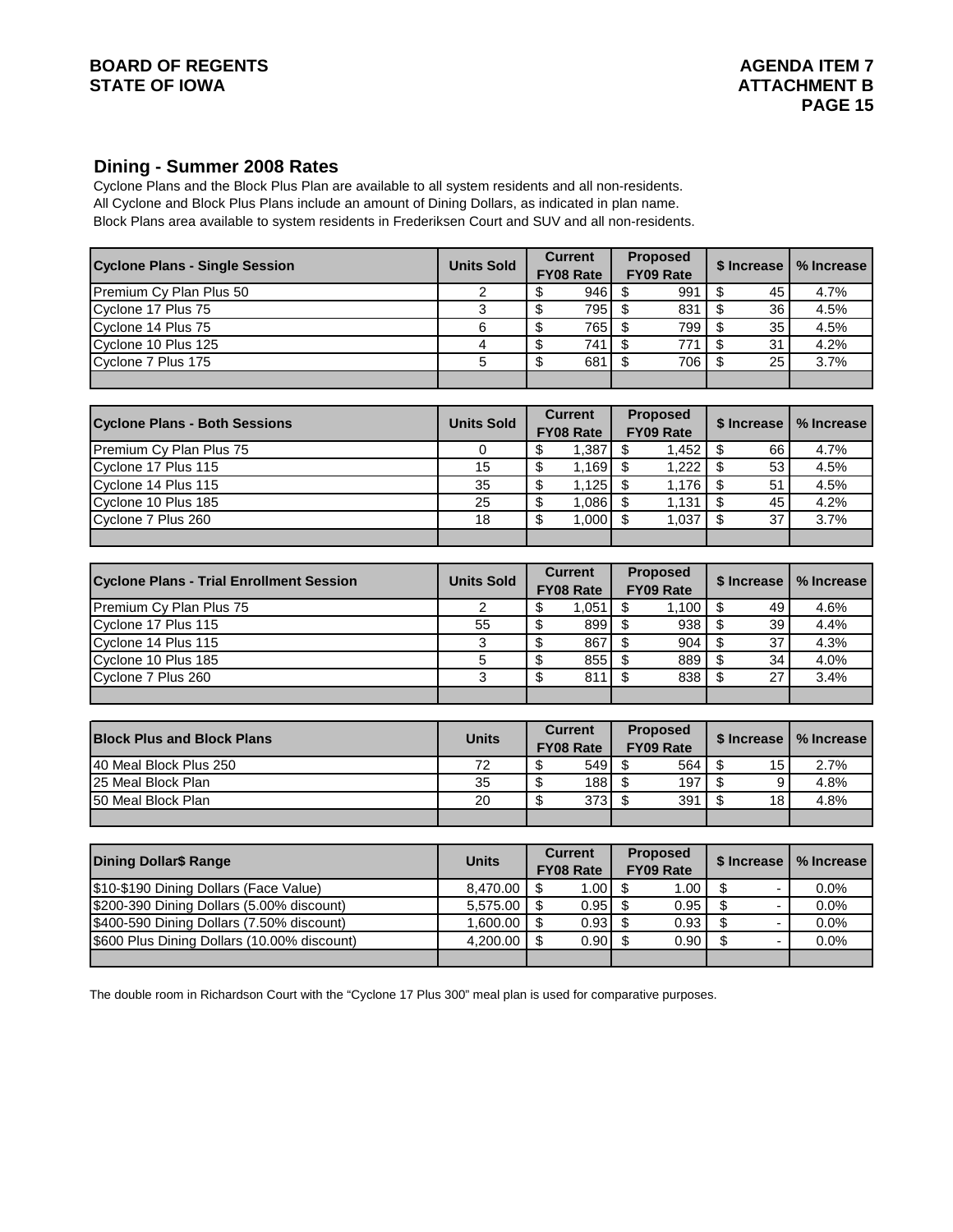## **UNIVERSITY OF NORTHERN IOWA DEPARTMENT OF RESIDENCE**

- The Department of Residence experienced growth in campus occupancy for the fourth consecutive year. UNI projects continued growth in the residence system occupancy for FY 2009 and then remain relatively stable through FY 2013.
- Students residing on campus for their first two years have a significantly higher graduation rate than students living off-campus during the same period.
- The University's Two-Year Advantage Plan allows students to commit to a two-year contract which keeps room and board rates the same level the second year. 47% of residents are currently participating in the Plan. UNI plans to continue the Two-Year Advantage Plan as long as it is economically feasible.
- The Department will continue to utilize student assessment to improve the service levels provided in housing and dining operations, and facilities.
- The University plans to substantially increase spending from reserves beginning in FY 2009. Expenditures from voluntary reserves for capital renewals, including fire/life safety needs, are projected to total \$21.1 million from FY 2009 to FY 2013. No new bonding is projected at this time.
- Voluntary reserve balances at June 30, 2008, are projected to be \$7.9 million, and are projected to gradually decrease to \$4.3 million at the end of FY 2013 as fire/life safety and maintenance projects are completed.
- Installation of fire sprinklers in the residence halls continues to be a priority. One residence hall (Hageman) is scheduled to have sprinklers installed during the summer of 2008. Two additional halls (Towers) are planned for sprinkler installation in the summer of 2009. From that point, the Department currently plans to sprinkle one residence hall per summer.
- The majority of the student room windows have been replaced. One major window replacement project remains outstanding.
- The University has updated all fire alarm systems since the buildings were constructed and has an on-going preventative maintenance program.
- Estimated FY 2008 revenues exceed the Board approved budget by \$1 million primarily due to increased occupancy; expenses are projected to be at or near the budget.
- The preliminary budget for FY 2009 projects net revenues, before debt service and mandatory transfers, to be \$7.6 million.
- UNI's Department of Residence employees a headcount of approximately 1,290 students.
- Students in the second year of the Two-Year Advantage Plan will realize no increase in FY 2009 and continue to pay FY 2008 room and board rates. The proposed FY 2009 rate for the traditional double room with full board of \$6,790 represents an 8.3% increase when compared to FY 2008 rates. UNI is proposing a 2% increase in the Roth suites and no increase in apartment rates.
- The proposed rate increases provide the necessary reserves to fund the fire installation project and inflationary adjustments.
- The residence hall activity fee pays for programming and activities in the residence halls. There is no proposed increase in the activity fee for FY 2009, which is listed separately on the proposed rate schedule.
- The outstanding bond principal was \$34.0 million as of June 30, 2007.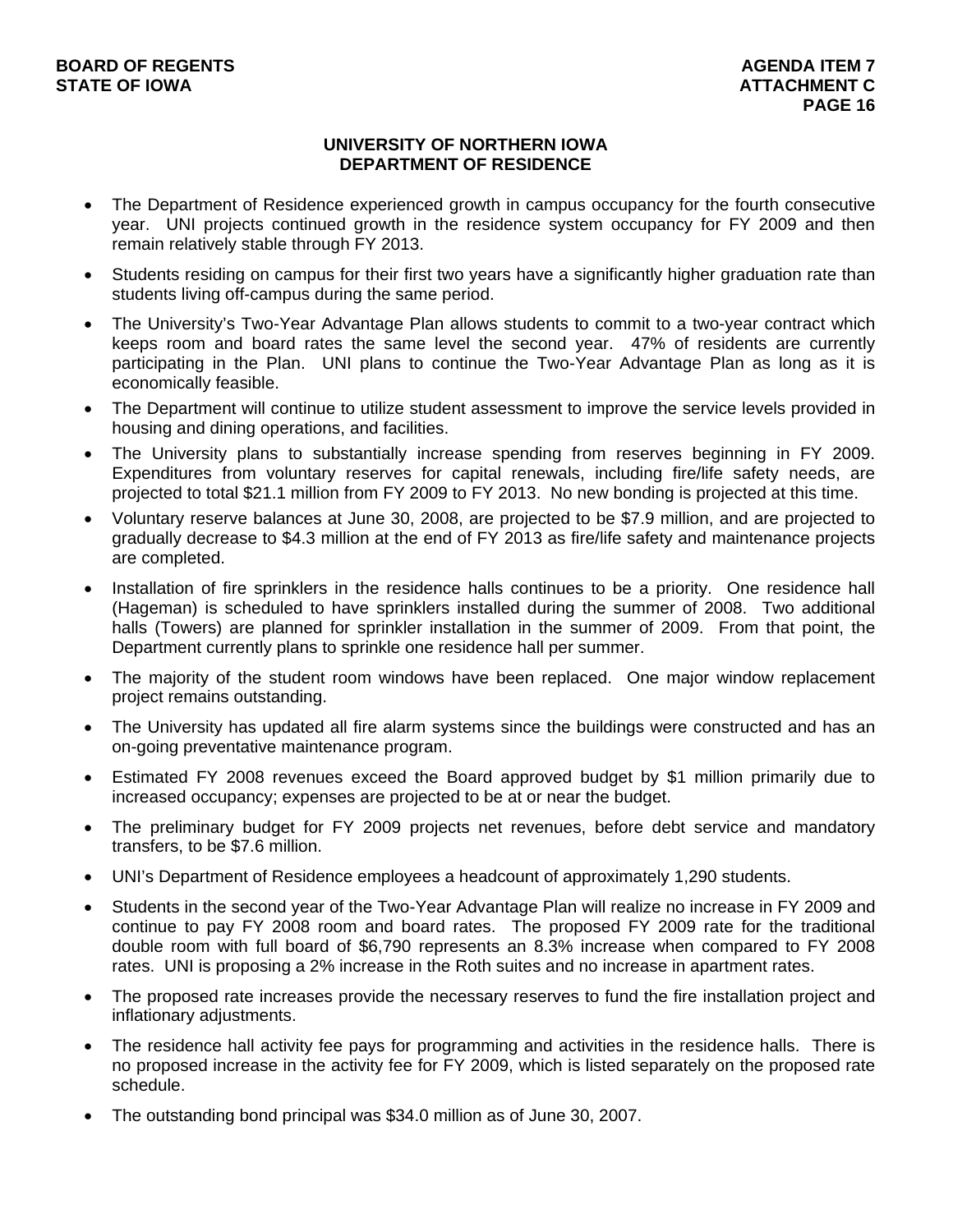## **BOARD OF REGENTS**<br> **BOARD OF REGENTS**<br> **STATE OF IOWA STATE OF IOWA**

#### **University of Northern Iowa's Five Year Plan Summary Department of Residence (Dollars in Thousands)**

|                                                  | Actual<br>Estimated |               | Proposed  |     | <b>Constant Dollars</b> |                  |             |      |            |     |        |
|--------------------------------------------------|---------------------|---------------|-----------|-----|-------------------------|------------------|-------------|------|------------|-----|--------|
|                                                  | FY 07               |               | FY 08     |     | FY 09                   | FY 10            | FY 11       |      | FY 12      |     | FY 13  |
| <b>1 - ENROLLMENT &amp; OCCUPANCY</b>            |                     |               |           |     |                         |                  |             |      |            |     |        |
| (a) Fall Enrollment Head Count                   | 12,260              |               | 12,609    |     | 12,490                  | 12,445           | 12,394      |      | 12,233     |     | 12,083 |
| Residence Hall Housing                           |                     |               |           |     |                         |                  |             |      |            |     |        |
| (b) Current Operating Capacity (# of beds)       | 4,609               |               | 4,609     |     | 4,609                   | 4,609            | 4,609       |      | 4,609      |     | 4,609  |
| (c) Occupancy (permanent beds)                   | 4,041               |               | 4,177     |     | 4,207                   | 4,207            | 4,207       |      | 4,207      |     | 4,207  |
| (d) Occupancy Ratio                              | 87.7%               |               | 90.6%     |     | 91.3%                   | 91.3%            | 91.3%       |      | 91.3%      |     | 91.3%  |
| <b>Apartment Housing</b>                         |                     |               |           |     |                         |                  |             |      |            |     |        |
| (e) Current Operating Capacity (Units)           | 363                 |               | 363       |     | 363                     | 363              | 363         |      | 363        |     | 363    |
| (f) Units Occupied                               | 361                 |               | 360       |     | 350                     | 352              | 354         |      | 356        |     | 356    |
| (g) Occupancy Ratio                              | 99.4%               |               | 99.2%     |     | 96.4%                   | 97.0%            | 97.5%       |      | 98.1%      |     | 98.1%  |
| 2 - CAPITAL IMPROVEMENTS & REPAIRS               |                     |               |           |     |                         |                  |             |      |            |     |        |
| (a) Improvements from Bond Proceeds              | \$                  | \$            |           | \$  |                         | \$               | \$          | \$   |            | \$  |        |
| (b) Improvements from Voluntary Reserves         | 1,668               |               | 1,409     |     | 3,489                   | 4,476            | 4,365       |      | 4,365      |     | 4,365  |
| (c) Repairs from Current Revenues                | 1,319               |               | 1,219     |     | 1,759                   | 1,759            | 1,759       |      | 1,759      |     | 1,759  |
| (d) Gross Square Feet Maintained (000's)         | 1,456               |               | 1,456     |     | 1,456                   | 1,456            | 1,456       |      | 1,456      |     | 1,456  |
| <b>3 - OPERATING REVENUES &amp; EXPENDITURES</b> |                     |               |           |     |                         |                  |             |      |            |     |        |
| (a) Total Revenues                               | \$<br>$30,323$ \$   |               | 32,056 \$ |     | 34,018 \$               | 34,018 \$        | 34,018      | - \$ | 34,018 \$  |     | 34,018 |
| (b) Less Expenditures (Excluding Univ O.H.)      | 22,701              |               | 24,789    |     | 26,455                  | 26,455           | 26,455      |      | 26,455     |     | 26,455 |
| (c) Net Operating Revenues                       | 7,622               |               | 7,267     |     | 7,563                   | 7,563            | 7,563       |      | 7,563      |     | 7,563  |
| (d) Less Mandatory Transfers                     | 330                 |               | 330       |     | 330                     | 330              | 330         |      | 330        |     | 330    |
| (e) Less Debt Service                            | 3,291               |               | 3,290     |     | 3,285                   | 3,281            | 3,294       |      | 3,281      |     | 3,304  |
| (f) Net to Voluntary Reserves                    | \$<br>4,001         | $\mathfrak s$ | 3,647     | \$  | 3,948                   | \$<br>$3,952$ \$ | 3,939       | \$   | 3,952      | \$  | 3,929  |
| 4 - VOLUNTARY (UNRESTRICTED) RESERVES            |                     |               |           |     |                         |                  |             |      |            |     |        |
| (a) Beginning Balance                            | \$<br>$4,014$ \$    |               | 5,985     | -\$ | 7,883                   | \$<br>7,961      | \$<br>6,975 | \$   | 6,088      | -\$ | 5,214  |
| (b) Add Mandatory Transfers from (3d)            | 330                 |               | 330       |     | 330                     | 330              | 330         |      | 330        |     | 330    |
| (c) Add Net to Voluntary Reserves from (3g)      | 4,001               |               | 3,647     |     | 3,948                   | 3,952            | 3,939       |      | 3,952      |     | 3,929  |
| (d) Add Transfer from Plant & Other Revenues     | 4                   |               |           |     |                         |                  |             |      |            |     |        |
| (e) Less Improvements (2b) & Other Costs         | 2,364               |               | 2,079     |     | 4,200                   | 5,268            | 5,156       |      | 5,156      |     | 5,156  |
| (e) Year-End Balance                             | \$<br>5,985 \$      |               | 7,883     | \$  | 7,961                   | \$<br>6,975      | \$<br>6,088 | \$   | $5,214$ \$ |     | 4,317  |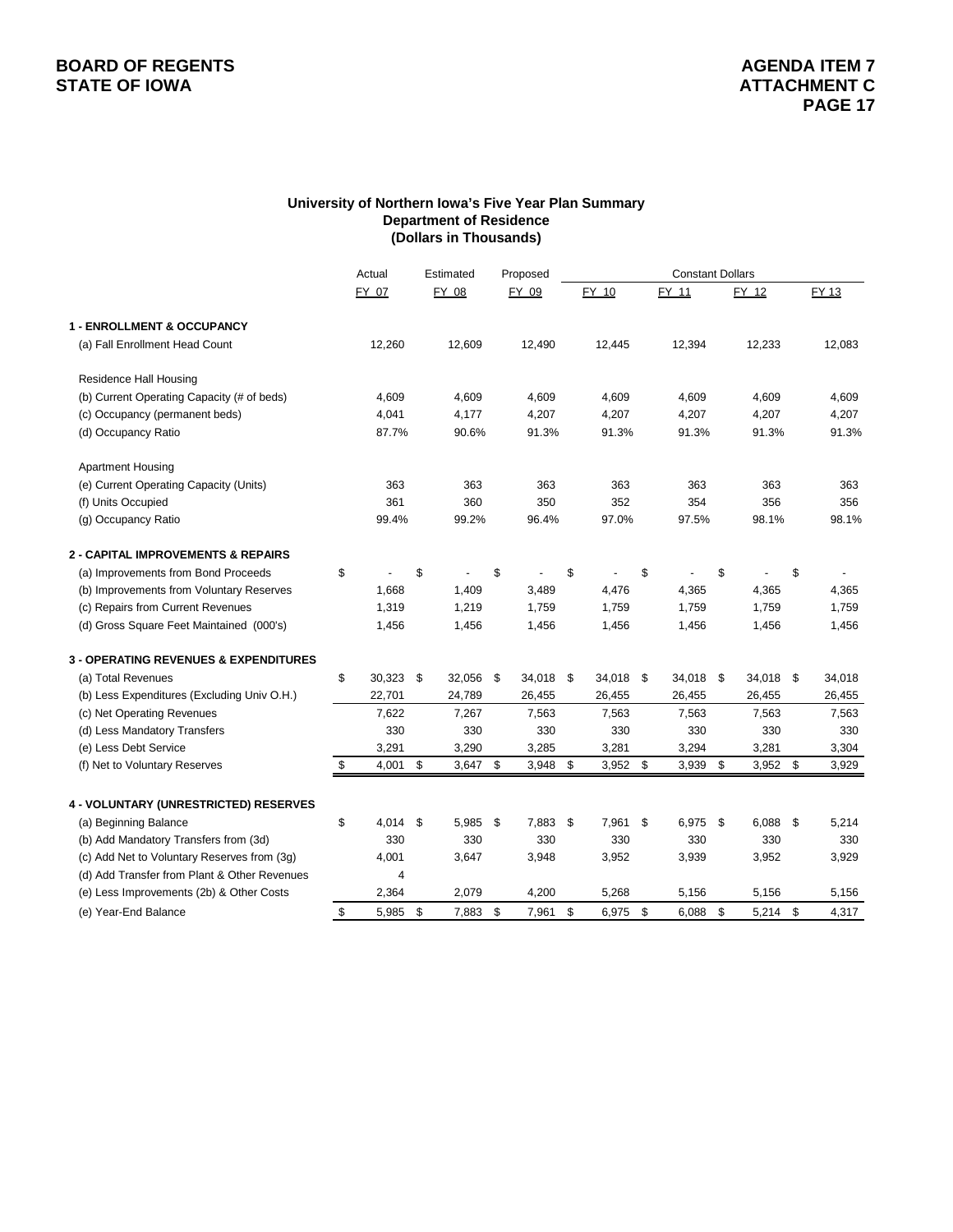#### **University of Northern Iowa Residence System Preliminary Budget 2008-09**

|                                              | Actual<br>2006-07 | <b>Approved</b><br><b>Budget</b><br>2007-08 | <b>Revised</b><br><b>Estimate</b><br>2007-08 | Proposed<br><b>Budget</b><br>2008-09 |
|----------------------------------------------|-------------------|---------------------------------------------|----------------------------------------------|--------------------------------------|
| <b>OPERATIONS</b>                            |                   |                                             |                                              |                                      |
| Revenues                                     | \$<br>30,322,572  | \$<br>31,039,399                            | \$<br>32,055,567                             | \$<br>34,018,087                     |
| <b>Expenditures for Operations</b>           | 22,701,254        | 25,067,262                                  | 24,789,238                                   | 26,455,070                           |
| Net Revenues                                 | 7,621,318         | 5,972,137                                   | 7,266,329                                    | 7,563,017                            |
| % of Revenues                                | 25.1%             | 19.2%                                       | 22.7%                                        | 22.2%                                |
| Debt Service (due July 1)                    | 3,291,491         | 3,290,449                                   | 3,290,449                                    | 3,285,136                            |
| <b>Mandatory Transfers</b>                   | 330,000           | 330,000                                     | 330,000                                      | 330,000                              |
| Net After Debt Service & Mandatory Transfers | \$<br>3,999,827   | \$<br>2,351,688                             | \$<br>3,645,880                              | \$<br>3,947,881                      |
| % of Revenues                                | 13.2%             | 7.6%                                        | 11.4%                                        | 11.6%                                |
| Debt Service Coverage Ratio                  | 232%              | 181%                                        | 221%                                         | 230%                                 |
| University Overhead Payment From Surplus     | \$<br>695,308     | \$<br>756,682                               | \$<br>669,731 \$                             | 711,377                              |
| Overhead as % of Expenditures                | 3.1%              | 3.0%                                        | 2.7%                                         | 2.7%                                 |
| <b>FUND BALANCES (June 30)</b>               |                   |                                             |                                              |                                      |
| Revenue Fund                                 | \$<br>1,378,253   | \$                                          | \$                                           | \$                                   |
| Operation & Maintenance Fund                 |                   |                                             |                                              |                                      |
| Improvement Fund                             | 660,283           | 374,068                                     | 2,781,783                                    | 2,123,283                            |
| Surplus Fund                                 | 3,946,500         | 2,951,081                                   | 5,100,902                                    | 5,837,406                            |
| Subtotal--Voluntary Reserves                 | 5,985,036         | 3,325,149                                   | 7,882,685                                    | 7,960,689                            |
| Sinking Fund                                 |                   |                                             |                                              |                                      |
| <b>Bond Reserve Fund</b>                     | 3,347,123         | 3,347,123                                   | 3,347,123                                    | 3,347,123                            |
| <b>Bond Construction Fund</b>                |                   |                                             |                                              |                                      |
| Subtotal--Mandatory Reserves                 | 3,347,123         | 3,347,123                                   | 3,347,123                                    | 3,347,123                            |
| <b>Total Fund Balances (June 30)</b>         | \$<br>9,332,159   | \$<br>6,672,272                             | \$<br>11,229,808                             | \$<br>11,307,812                     |
| <b>REVENUES AND EXPENDITURES DETAIL</b>      |                   |                                             |                                              |                                      |
| <b>Revenues</b>                              |                   |                                             |                                              |                                      |
| Contracts                                    | \$<br>23,995,639  | \$<br>25,676,445                            | \$<br>26,384,607                             | \$<br>28,685,429                     |
| Interest                                     | 747,095           | 340,000                                     | 300,000                                      | 100,000                              |
| Other Income                                 | 5,579,838         | 5,022,954                                   | 5,370,960                                    | 5,232,658                            |
| <b>Total Revenues</b>                        | \$<br>30,322,572  | \$<br>31,039,399                            | \$<br>32,055,567                             | \$<br>34,018,087                     |
| <b>Expenditures for Operations</b>           |                   |                                             |                                              |                                      |
| Salaries, Wages & Benefits                   | \$<br>12,301,501  | \$<br>14,238,648                            | \$<br>13,792,774                             | \$<br>14,446,718                     |
| Cost of Food or Goods Sold                   | 3,884,658         | 4,161,469                                   | 4,390,261                                    | 4,604,467                            |
| <b>Other Operating Expense</b>               | 3,199,652         | 3,448,474                                   | 3,234,469                                    | 3,357,232                            |
| <b>Utilities</b>                             | 1,996,825         | 2,023,933                                   | 2,152,623                                    | 2,287,763                            |
| Repairs & Maintenance                        | 1,318,618         | 1,194,738                                   | 1,219,111                                    | 1,758,890                            |
| <b>Total Expenditures</b>                    | \$<br>22,701,254  | \$<br>25,067,262                            | \$<br>24,789,238                             | \$<br>26,455,070                     |
| <b>Estimated FTE</b>                         | 388               | 391                                         | 391                                          | 393                                  |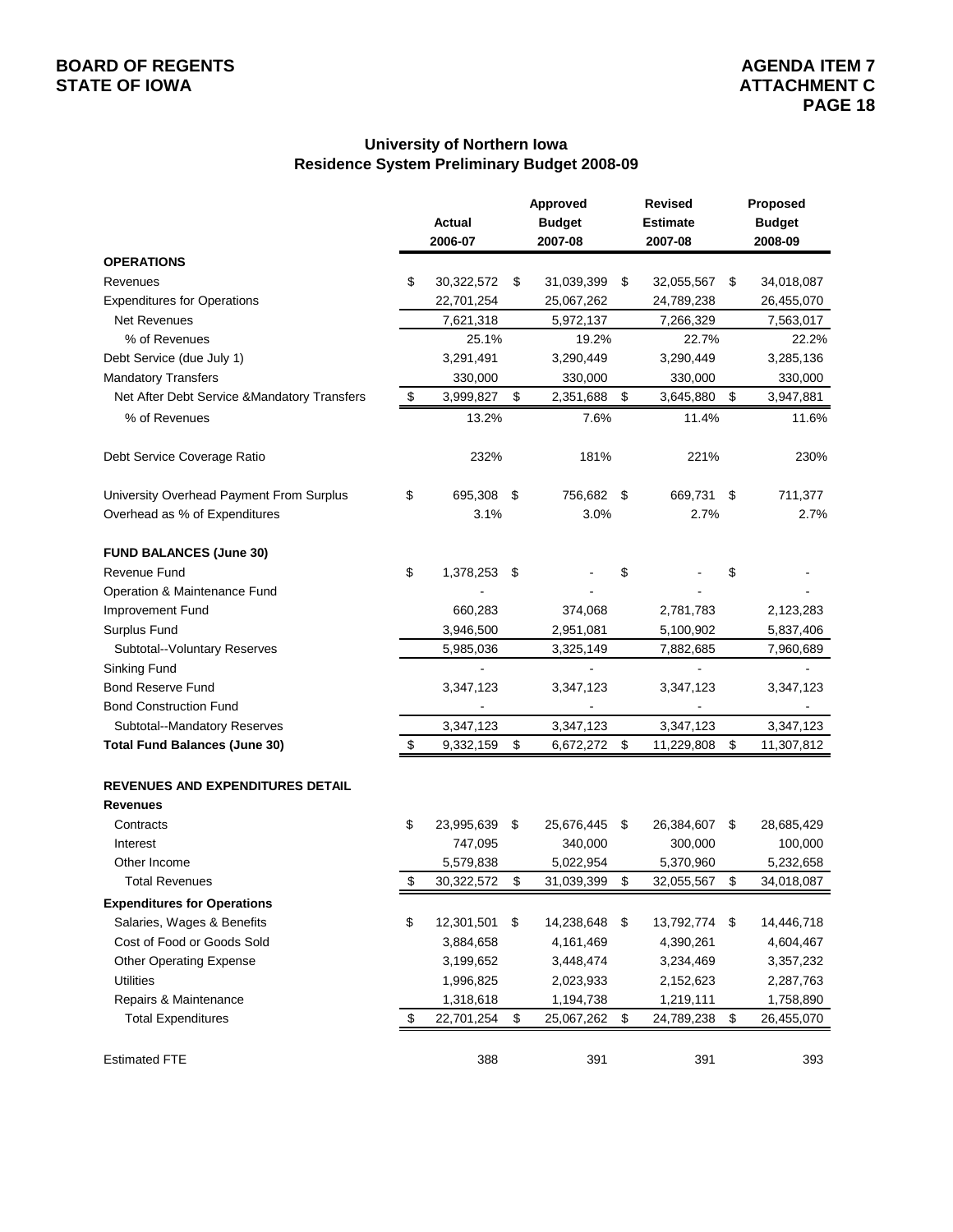## **Proposed UNI Residence Rates Academic Year 2008-09**

## **Room and Board Combined**

| Double Room w/meal plan<br>Premium Plan (b)<br>Any 19 (b) - Full Board                                                                                          |         | 2008-09                                               | \$       | $\%$     |
|-----------------------------------------------------------------------------------------------------------------------------------------------------------------|---------|-------------------------------------------------------|----------|----------|
|                                                                                                                                                                 | Rate    | Proposed Rate (a)                                     | Increase | Increase |
|                                                                                                                                                                 | \$7,113 | \$7,730                                               | \$617    | 8.7%     |
|                                                                                                                                                                 | \$6,268 | \$6,790                                               | \$522    | 8.3%     |
| 19 Plus (b)                                                                                                                                                     | \$6,553 | \$7,100                                               | \$547    | 8.3%     |
| 14 Plus (b)                                                                                                                                                     | \$6,493 | \$7,030                                               | \$537    | 8.3%     |
| Any 14 (b)                                                                                                                                                      | \$6,208 | \$6,730                                               | \$522    | 8.4%     |
| Any 150                                                                                                                                                         | \$5,978 | \$6,470                                               | \$492    | 8.2%     |
| 150 Basic                                                                                                                                                       | \$5,378 | \$5,870                                               | \$492    | 9.1%     |
| Any 125                                                                                                                                                         | \$5,293 | \$5,730                                               | \$437    | 8.3%     |
| 10 Plus                                                                                                                                                         | \$5,808 | \$6,290                                               | \$482    | 8.3%     |
| Any 10                                                                                                                                                          | \$5,663 | \$6,140                                               | \$477    | 8.4%     |
| Bartlett Hall additional charge                                                                                                                                 | \$101   | \$109                                                 | \$8      | 8.3%     |
| Single room additional charge<br>Double room contracted as a                                                                                                    | \$825   | \$825                                                 | \$0      | 0.0%     |
| single room additional charge                                                                                                                                   | \$1,200 | \$1,200                                               | \$0      | 0.0%     |
| (a) Students in the second year of the 2-Year Advantage Plan will continue to pay 2007-08 rates.<br>(b) Plans available to freshmen.<br>Overflow housing credit |         | \$50 plus \$25 for each week beginning the third week |          |          |
| Residence Hall activity fee                                                                                                                                     | \$20    | \$20                                                  | \$0      | $0.0\%$  |
|                                                                                                                                                                 |         |                                                       |          |          |
| <b>ROTH</b> (Room only option)                                                                                                                                  |         |                                                       |          |          |
| 8 Person Suite Double                                                                                                                                           | \$2,927 | \$2,986                                               | \$59     | 2.0%     |
| 8 Person Suite Single                                                                                                                                           | \$3,891 | \$3,969                                               | \$78     | 2.0%     |
| 6 Person Apt. Double                                                                                                                                            | \$3,468 | \$3,537                                               | \$69     | 2.0%     |
| 6 Person Apt. Single                                                                                                                                            | \$4,592 | \$4,684                                               | \$92     | 2.0%     |
| 4 Person Apt. Double                                                                                                                                            | \$3,468 | \$3,537                                               | \$69     | 2.0%     |
| 4 Person Apt. Single                                                                                                                                            | \$4,592 | \$4,684                                               | \$92     | 2.0%     |
| 2 Person Apt. Double                                                                                                                                            | \$4,025 | \$4,106                                               | \$81     | 2.0%     |
| 2 Person Apt. Single                                                                                                                                            | \$5,292 | \$5,398                                               | \$106    | 2.0%     |
| <b>Meal Plans for Off-Campus Students</b>                                                                                                                       |         |                                                       |          |          |
|                                                                                                                                                                 | \$2,680 | \$2,910                                               | \$230    | 8.6%     |
| Any 10                                                                                                                                                          | \$2,040 | \$2,175                                               | \$135    |          |
| Any 7                                                                                                                                                           |         |                                                       |          | 6.6%     |
| Any 5                                                                                                                                                           | \$1,530 | \$1,650                                               | \$120    | 7.8%     |
| Any 5 (lunch and dinner)                                                                                                                                        | \$1,230 | \$1,335                                               | \$105    | 8.5%     |
| Any 150                                                                                                                                                         | \$2,995 | \$3,240                                               | \$245    | 8.2%     |
| Any 125                                                                                                                                                         | \$2,310 | \$2,500                                               | \$190    | 8.2%     |
| Any 50                                                                                                                                                          | \$885   | \$950                                                 | \$65     | 7.3%     |